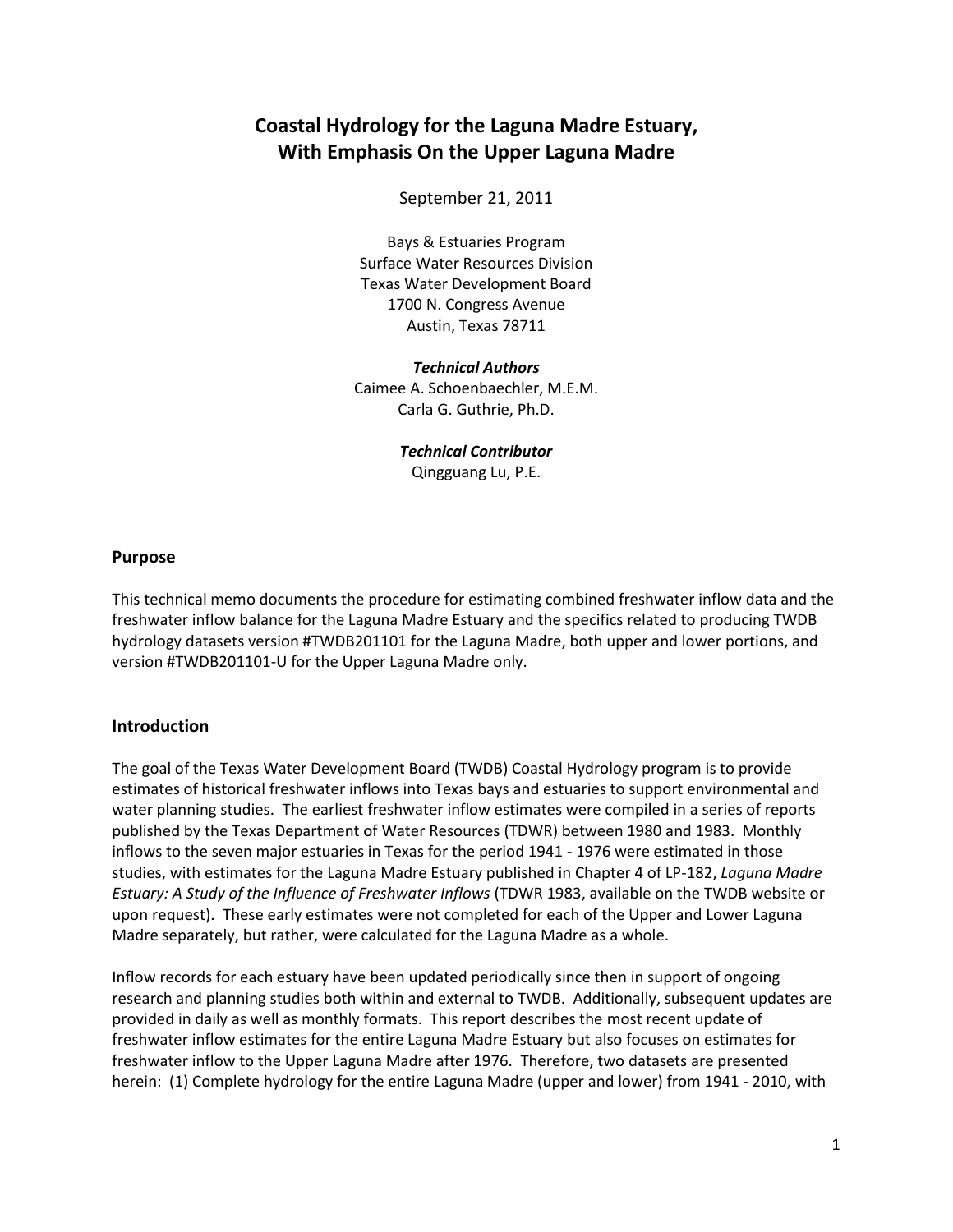daily estimates of inflows available only after 1977 and (2) Complete hydrology for the Upper Laguna Madre only, from 1977 - 2010, available as daily, monthly, or annual estimates.

### **Estimates of Combined Freshwater Inflows**

Detailed studies of hydrology of the areas draining to the Laguna Madre Estuary include gaged watersheds and ungaged portions of small coastal basins. The Rio Grande does not contribute freshwater inflow to the Laguna Madre because it is separated from the estuary by a coastal land mass. The combination of Gaged Inflows + Ungaged Inflows + Return Flows - Diversions below the last gaging stations provide for estimates of *Combined Freshwater Inflow* to the estuary. The *Freshwater Inflow Balance* consists of Combined Inflows + Precipitation on the estuary – Evaporation from the estuary. Although inflow estimates are updated on an ongoing basis, there are two distinct periods of estimation. Before 1977, inflow estimates are available only in monthly intervals and only for the entire Laguna Madre (upper and lower combined). Starting in 1977 and thereafter, inflow estimates became available on a daily basis and can be provided for the entire estuary or for the upper and lower Laguna Madre separately.

### *1941 - 1976 Period of Record*

Measurements from U.S. Geological Survey (USGS) and International Boundary and Water Commission (IBWC) stream gages and rainfall-runoff estimates from a water yield model were used to determine flows in both gaged and ungaged watersheds, respectively (TDWR 1983). In most estimates of coastal hydrology, flows in ungaged areas were adjusted for known agricultural, municipal, and industrial return flows obtained from the Texas Department of Water Resources (TDWR 1983). However, LP-182 did not explicitly address the use of diversions in estimating combined inflows to the estuary. Data on inflows to the combined Laguna Madre Estuary for 1941 - 1976 are available as monthly or annual estimates, but are available only for the estuary as a whole.

### *1977 - 2010 Period of Record*

The 1977 - 2010 period of record used measurements from USGS and IBWC stream gages along with rainfall-runoff estimates from the Texas Rainfall-Runoff (TxRR) model, adjusted for known diversion and return flows obtained from the Texas Commission on Environmental Quality (TCEQ), the South Texas Water Master (STWM), and the TWDB Irrigation Water Use estimates. In some cases, diversion and return data may be obtained through other entities, such as in the TWDB report on *Coastal Hydrology for the Guadalupe Estuary: Updated Hydrology with Emphasis on Diversion and Return Flow Data for 2000 - 2009* (Guthrie and Lu 2010) where recent diversion and return flow data was obtained from HDR, Inc. Data on inflows to the Laguna Madre Estuary for 1977 - 2010 are available as daily, monthly, or annual estimates, and also are available for the Upper and Lower Laguna Madre, separately. This report focuses on the Laguna Madre inflows for the entire estuary as well as only those flows entering the Upper Laguna Madre.

# **Gaged Watersheds**

Daily flow recorded at four stream gages was used to develop the gaged component of inflows to the Laguna Madre Estuary. Data from two USGS stream gages was used to estimate the gaged portion of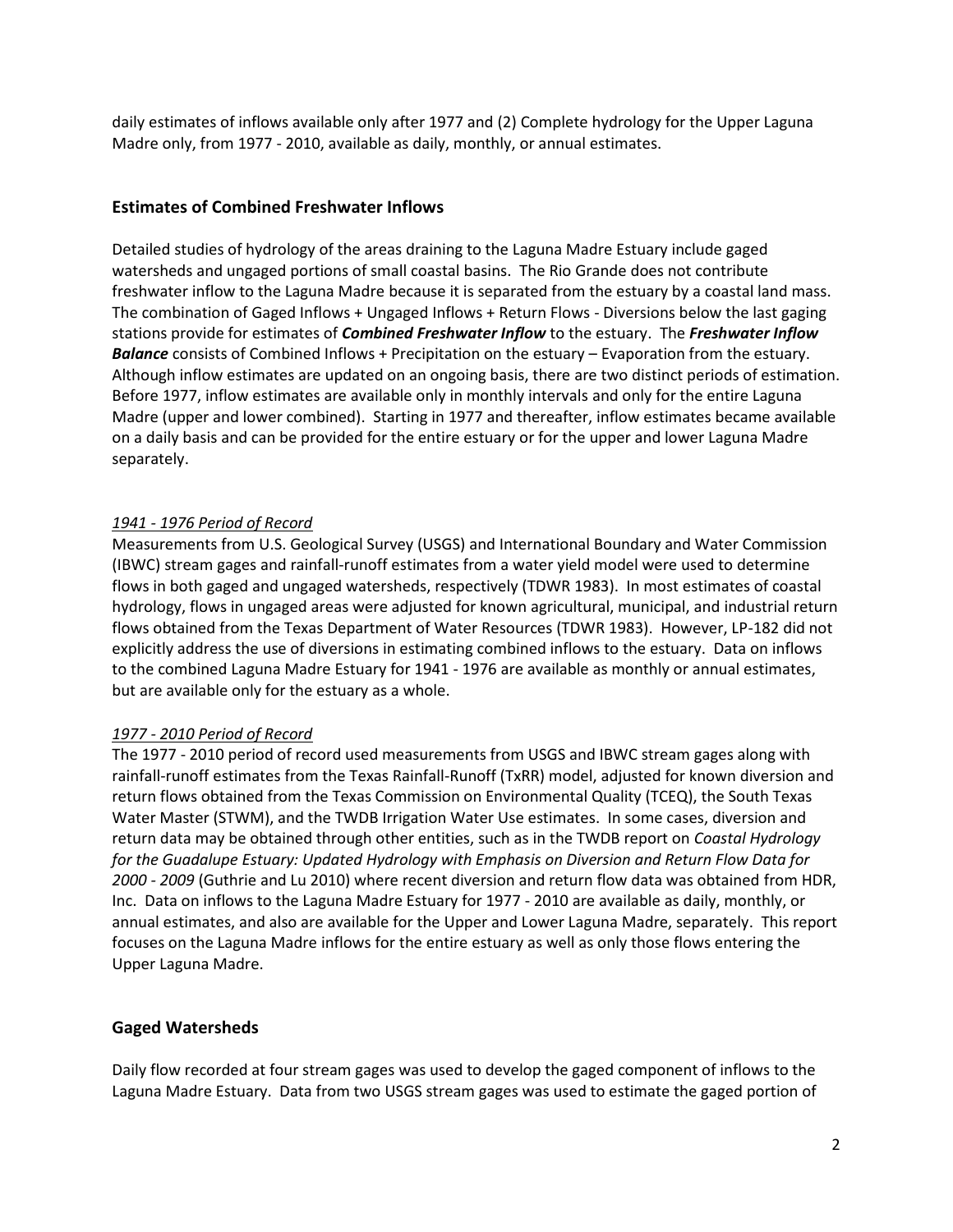the Upper Laguna Madre, and two gages maintained by IBWC were used to estimate flows from the gaged portion of the Lower Laguna Madre. Approved USGS stream flow data was obtained through September 2010, but was provisional for October - December 2010. In some cases, there were missing gaged records, which instead were modeled using the Texas Rainfall-Runoff (TxRR) model. Table 1 lists the stream gages and the corresponding period of record utilized in estimating combined freshwater inflows to the estuary.

Table 1. USGS and IBWC stream gage number, location, and period of record used to develop the gaged inflow component of combined inflows to the Laguna Madre Estuary from 1941 - 2010. Gaged flows were modeled using TxRR where gaged data was missing, as shown by the modeled period.

| <b>Estuary</b>         | Segment | <b>Gage Station</b><br><b>Number</b> | <b>Gage Location</b>                    | <b>Utilized Period of</b><br>Record | <b>Modeled Period</b>                               |
|------------------------|---------|--------------------------------------|-----------------------------------------|-------------------------------------|-----------------------------------------------------|
|                        |         | USGS 08211900                        | San Fernando Creek<br>at Alice          | 1965 - 1987 and<br>1999 - 2010      | $3/6/87 - 4/2/99$                                   |
|                        | Upper   | USGS 08212400                        | Los Olmos Creek at<br><b>Falfurrias</b> | 1967 - 1982 and<br>1999 - 2010      | $7/1/82 - 3/31/99$                                  |
| Laguna<br><b>Madre</b> | Lower   | <b>IBWC</b><br>08470200              | North Floodway near<br>Sebastian        | 1941 - 1978 and<br>1982 - 1997      | $11/1/78$ -<br>12/31/1981 and<br>$1/1/98 - 6/30/10$ |
|                        |         | <b>IBWC</b><br>08470400              | Arroyo Colorado at<br>Harlingen         | 1958 - present                      | None                                                |

# **Ungaged Watersheds**

The number of ungaged watersheds for which ungaged inflows are estimated has changed through time as gages became available or unavailable. Initial inflow estimates for 1941 - 1976 were determined for 11 ungaged watersheds that contribute flow to Baffin Bay and Upper Laguna Madre and six watersheds that contribute flow into the Lower Laguna Madre; however, before 1965, the delineation consisted of 13 ungaged watersheds in the Upper Laguna Madre because the two USGS stream gages (San Fernando Creek at Alice and Los Olmos Creek at Falfurrias) were not installed until then and thus, those watersheds were considered ungaged. Current estimates for 1977 - 2010 use 12 divisions of watersheds that contribute to Baffin Bay and Upper Laguna Madre flows, and nine ungaged watersheds are delineated for the Lower Laguna Madre. Alternate estimates for 1982 - 1999 were used when the two USGS stream gages in the Upper Laguna Madre (San Fernando Creek at Alice and Los Olmos Creek at Falfurrias) were not operational for a period of time, and were based on 14 ungaged watersheds that contribute to Baffin Bay and the Upper Laguna Madre and nine watersheds that contribute to the Lower Laguna Madre. Figures 1 - 3 show delineation of watershed boundaries and their changes over the period from 1941 - 2010. Table 2 lists the changes in watershed areas between watershed delineation in LP-182 (TDWR 1983) and the current watershed delineation.

The ungaged inflow component of combined inflows is estimated using a rainfall-runoff model. Before 1977, stream flows in ungaged watersheds were obtained using a *water yield model* which required daily precipitation, Soil Conservation Service average curve numbers, and soil depletion index (TDWR 1980). This water yield model provided for monthly estimates of ungaged inflows – not daily. TWDB does not have daily estimates of ungaged inflows for the period prior to 1977.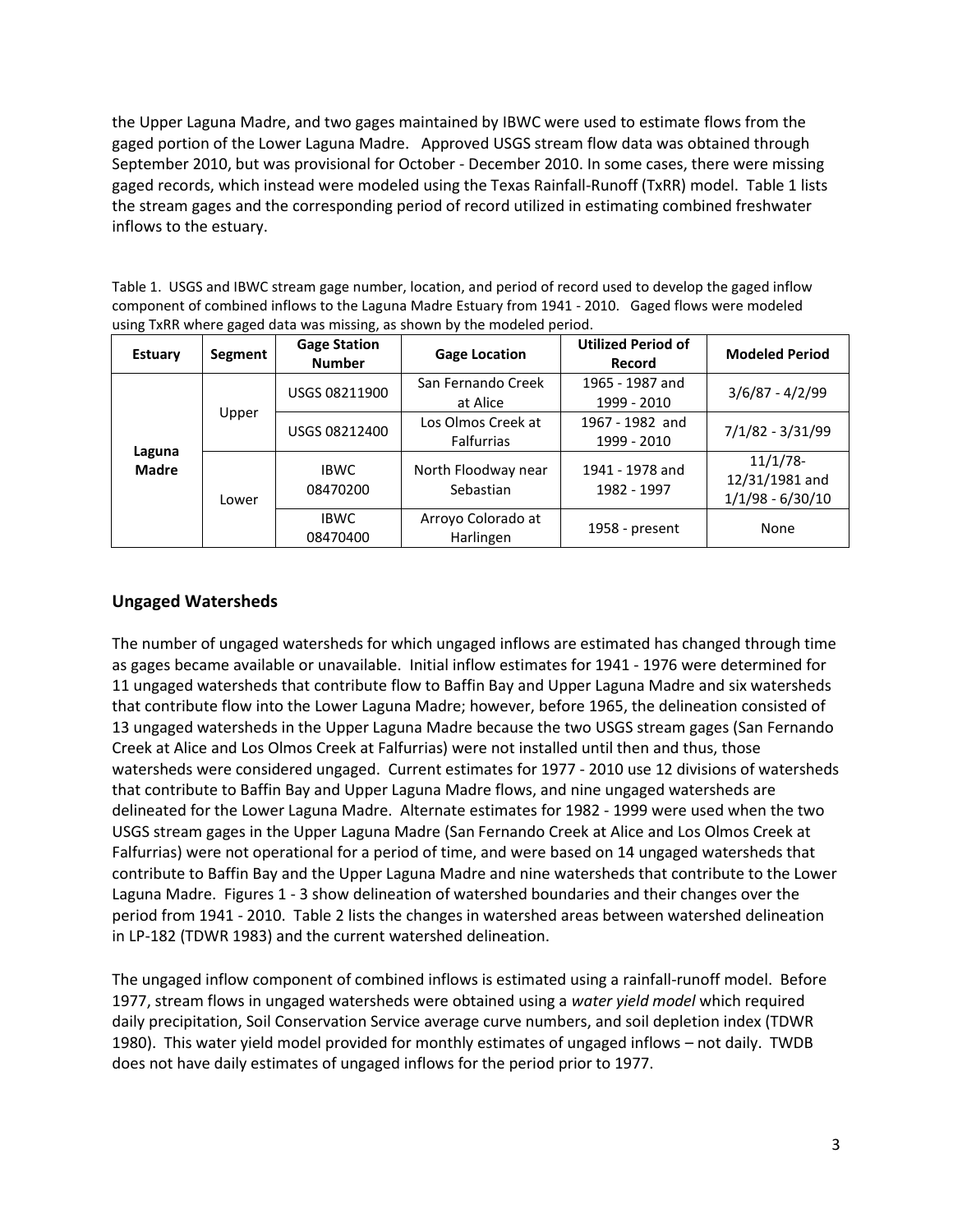Since 1977, however, TWDB has used the Texas Rainfall-Runoff (TxRR) model to estimate daily stream flows in ungaged watersheds. This model is conceptually similar to the Agricultural Research Service (ARS) rainfall-runoff model which is based on the Soil Conservation Service's curve number method to estimate direct runoff from a precipitation event. TxRR, however, has three key differences: (1) Use of simpler and more straightforward mathematics, (2) Introduction of 12 monthly depletion factors, instead of a single depletion factor used in the ARS Model, and (3) Introduction of a base flow component into the model. TxRR has been used to estimate daily stream flows in over 50 coastal ungaged watersheds as a part of the TWDB Bays & Estuaries Coastal Hydrology Program to study freshwater inflows to Texas bays and estuaries.

Table 2. Comparison of ungaged watershed area from LP-182 (TDWR 1983) estimates to current estimates. These changes affect inflow estimates for the ungaged flow component. Note that watershed numbers in the Lower Laguna Madre do not correspond geographically between the LP-182 watershed delineation and current watershed delineation.

| Segment                                  | <b>Watershed ID</b><br><b>Number</b> | LP-182<br>(Square Miles)<br>1941-1976 | <b>Watershed ID</b><br><b>Number</b> | <b>Current Area</b><br>(Square Miles)<br>1977-2009 |
|------------------------------------------|--------------------------------------|---------------------------------------|--------------------------------------|----------------------------------------------------|
|                                          | 22020                                | 134                                   | 22020                                | 141.94                                             |
|                                          | 22021                                | 191                                   | 22021                                | 227.33                                             |
|                                          | 22022                                | 228                                   | 22022                                | 290.94                                             |
|                                          | 22023                                | 91                                    | 22023                                | 121.2                                              |
|                                          | 22024                                | 84                                    | 22024                                | 90.02                                              |
|                                          | 22025                                | 89                                    | 22025                                | 41.94                                              |
| <b>Upper Laguna</b>                      | 22026                                | Not Applicable                        | 22026                                | 36.88                                              |
| <b>Madre</b>                             | 22030                                | 64                                    | 22030                                | 99.1                                               |
|                                          | 22031                                | 274                                   | 22031                                | 277.06                                             |
|                                          | 22032                                | 434                                   | 22032                                | 426.08                                             |
|                                          | 22040                                | 255                                   | 22040                                | 313.62                                             |
|                                          | 22041                                | 162                                   | 22041                                | 304.9                                              |
|                                          | <b>UPPER TOTAL</b>                   | 2,006                                 | <b>UPPER TOTAL</b>                   | 2,371.01                                           |
|                                          | 22050                                | 122                                   | 22900                                | 591.45                                             |
|                                          | 22057                                | 102                                   | 22901                                | 45.84                                              |
|                                          | 22060                                | 97                                    | 22902                                | 226.65                                             |
|                                          | 22079                                | 64                                    | 22903                                | 398.8                                              |
| Lower Laguna                             | 22080                                | 181                                   | 22904                                | 161.21                                             |
| <b>Madre</b>                             | 22090                                | 114                                   | 22905                                | 377.32                                             |
|                                          | $\overline{\phantom{a}}$             | $\overline{\phantom{a}}$              | 22906                                | 28.55                                              |
|                                          | $\overline{\phantom{a}}$             | $\overline{\phantom{a}}$              | 22907                                | 50.25                                              |
|                                          |                                      | $\overline{\phantom{a}}$              | 22908                                | 34.79                                              |
|                                          | <b>LOWER TOTAL</b>                   | 680                                   | <b>LOWER TOTAL</b>                   | 1,914.86                                           |
| <b>Upper and Lower</b><br><b>Estuary</b> | <b>Total</b>                         | 2,686                                 | <b>Total</b>                         | 4,285.87                                           |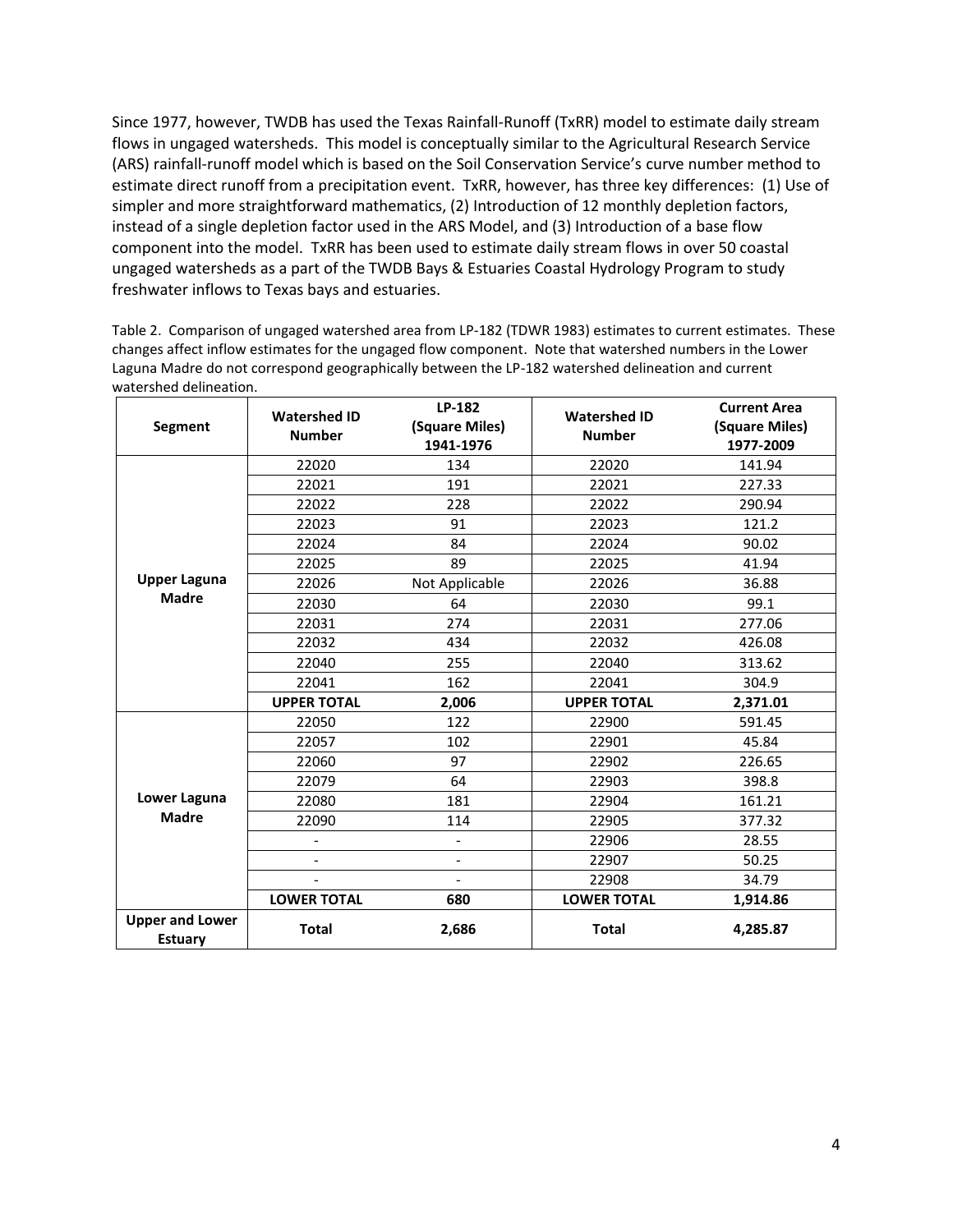

Figure 1. Ungaged watershed delineation used to determine ungaged inflows to the Laguna Madre Estuary from 1941 - 1976. Ungaged watersheds are highlighted in dark ink. Eleven ungaged watersheds contribute to Baffin Bay and the Upper Laguna Madre, while six ungaged watersheds contribute to the Lower Laguna Madre. Watershed #22033 did not become gaged until 1965 and watershed #22042 became gaged in 1967.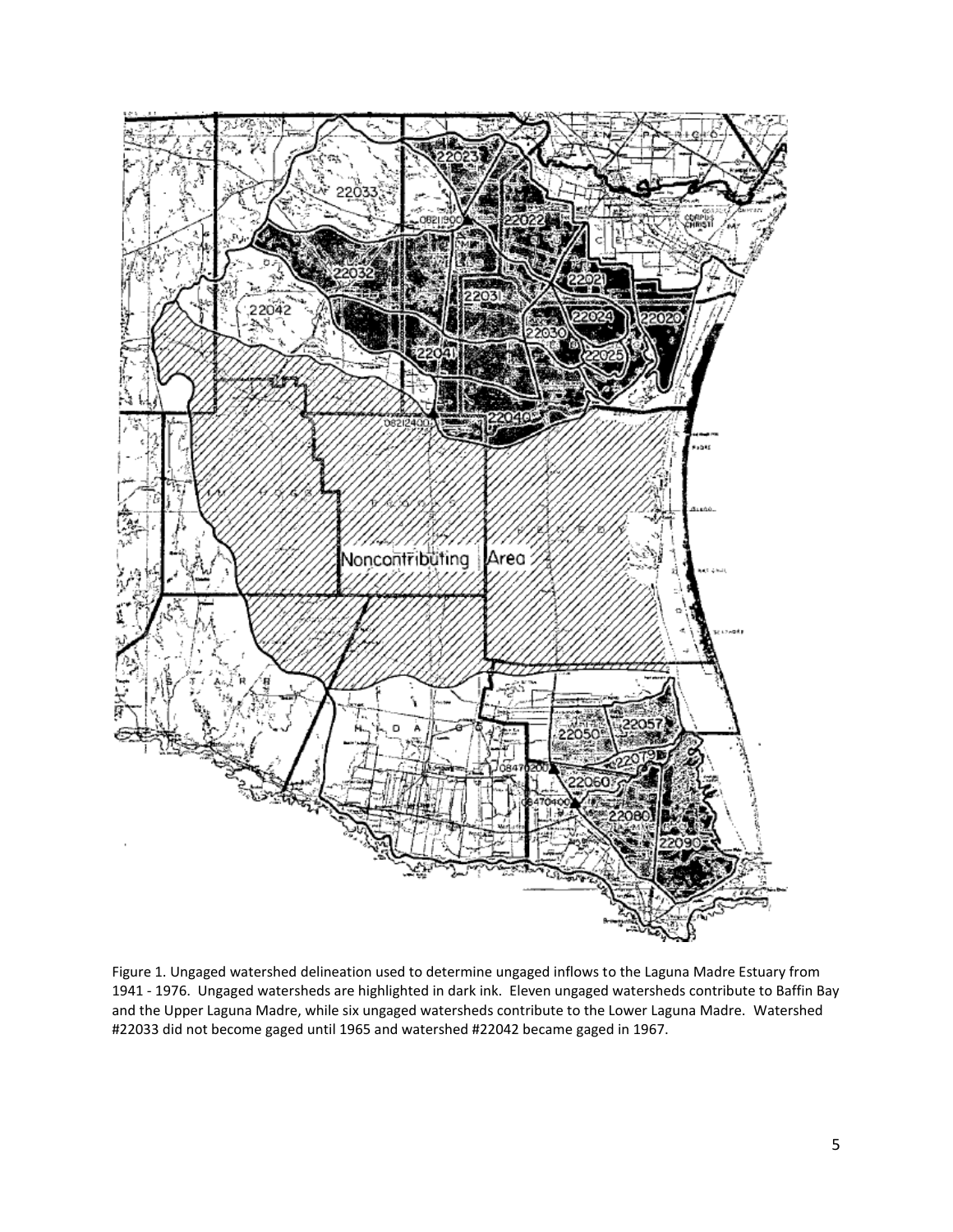

Figure 2. Ungaged watershed delineation used to determine ungaged inflows in the Laguna Madre Estuary before 1965 when two USGS gages in the Upper Laguna Madre were non-operational. During this period, 13 ungaged watersheds contributed inflows to Baffin Bay and the Upper Laguna Madre, while six ungaged watersheds contributed to the Lower Laguna Madre.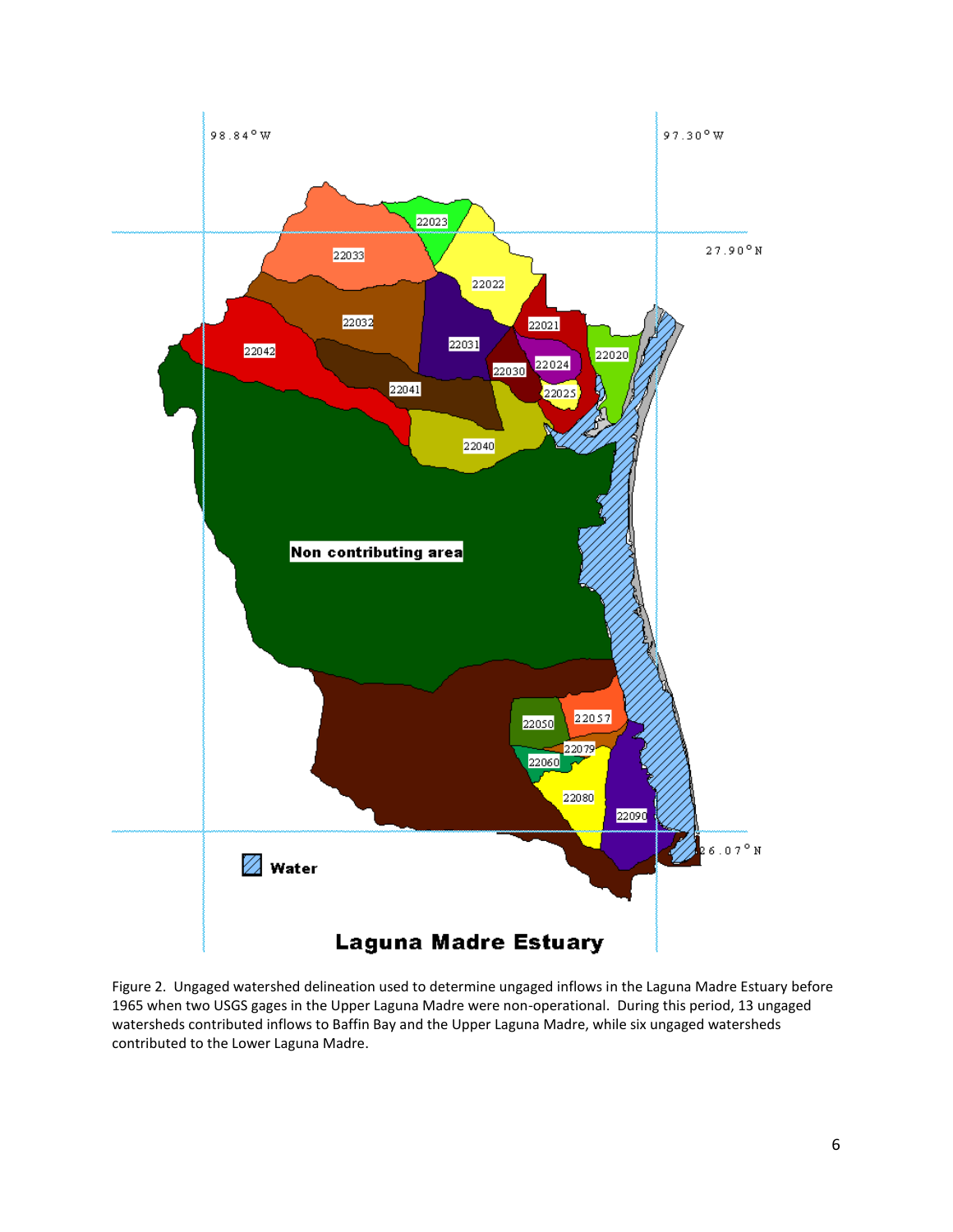



Figure 3. Ungaged watershed delineation used to determine ungaged inflows in the Laguna Madre Estuary from 1977 - 2010. Currently, 12 ungaged watersheds contribute to Baffin Bay and the Upper Laguna Madre, while nine ungaged watersheds contribute to the Lower Laguna Madre. Watershed #22026 was added to the subdivision of watersheds in the Upper Laguna Madre for better estimation of ungaged inflows. Similarly, three ungaged watersheds were further subdivided in the Lower Laguna Madre re-delineation, and previous watershed numbers were re-numbered. Gaged watersheds are indicated by cross-hatching. Note that in the Upper Laguna Madre, gaged watershed #22033 was ungaged from 1987 – 1999, gaged watershed #22042 was ungaged from 1982 – 1999, and in the Lower Laguna Madre gaged watershed #22911 was ungaged from 1978 – 1981 and 1998 – 2010, during which time flows were modeled using TxRR.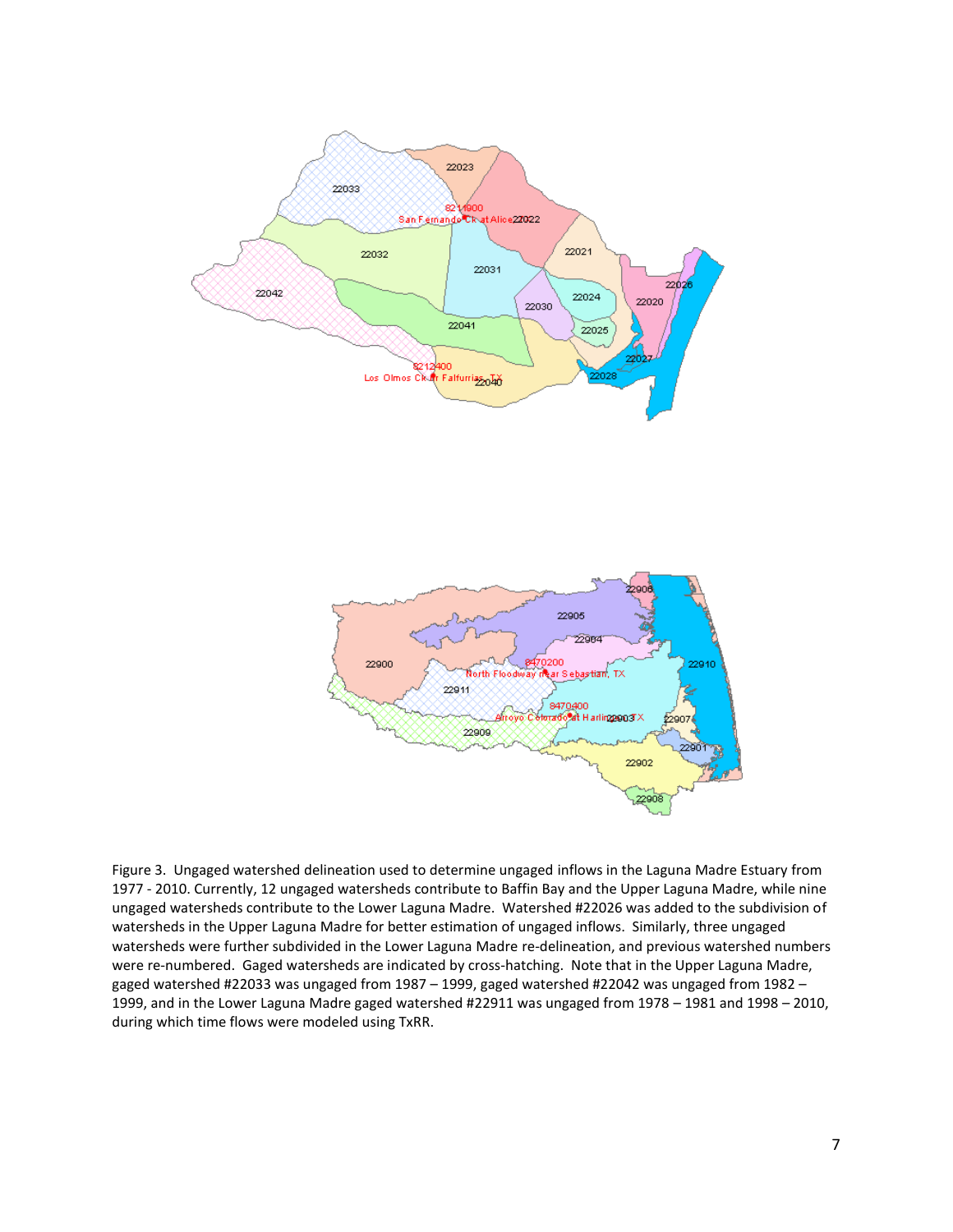# **Diversion and Return Points**

Diversion and return flows within the ungaged watersheds are accounted for when estimating total freshwater inflow to the estuary. The major water rights and holders and the major discharge permits and dischargers in the Laguna Madre Estuary are listed in Table 3, with locations of these permits shown in Figure 4. TWDB is not always able to obtain complete records of diversions and return flows when estimating Combined Freshwater Inflows. As such, this contributes to some of the error in estimating total inflow to an estuary.

Table 3. Major water rights and discharge permits in the Laguna Madre basin below the lowest USGS/IBWC stream gages. *Note:* there are currently no river diversions in the watersheds contributing to the Lower Laguna Madre.

|                  |                                     | <b>Upper Laguna Madre</b>            |
|------------------|-------------------------------------|--------------------------------------|
|                  | <b>Water Right</b><br><b>Number</b> | Owner                                |
|                  | 4147                                | City of Alice                        |
| <b>DIVERSION</b> | 4271                                | John H & Edith L Burris              |
|                  | 4507                                | Texas A&M University                 |
|                  | 5465                                | Circle C Cattle Co Ltd               |
|                  | <b>NPDES</b>                        |                                      |
|                  | Number*                             | Owner                                |
|                  | TX0006025                           | Ticona Polymers Inc.                 |
|                  | TX0020397                           | City of Orange Grove                 |
|                  | TX0023019                           | City of Bishop                       |
|                  | TX0023418                           | City of Kingsville                   |
|                  | TX0033201                           | US Dept of The Navy                  |
|                  | TX0033367                           | City of Agua Dulce                   |
|                  | TX0034002                           | City of Alice                        |
|                  | TX0047121                           | City of Corpus Christi               |
| <b>RETURNS</b>   | TX0054291                           | <b>Nueces County WCID 5</b>          |
|                  | TX0064408                           | Teen Challenge of South Texas        |
|                  | TX0069884                           | <b>Bishop Consolidated ISD</b>       |
|                  | TX0094145                           | City of Driscoll                     |
|                  | TX0102857                           | <b>Kleberg County</b>                |
|                  | TX0104400                           | Us Ecology Texas LP                  |
|                  | TX0112763                           | Riviera WCID                         |
|                  | TX0113981                           | <b>Kleberg County</b>                |
|                  | TX0117978                           | City of Kingsville                   |
|                  | TX0125636                           | <b>Coil Tubing Services LLC</b>      |
|                  | TX0129607                           | <b>LCS Corrections Services Inc.</b> |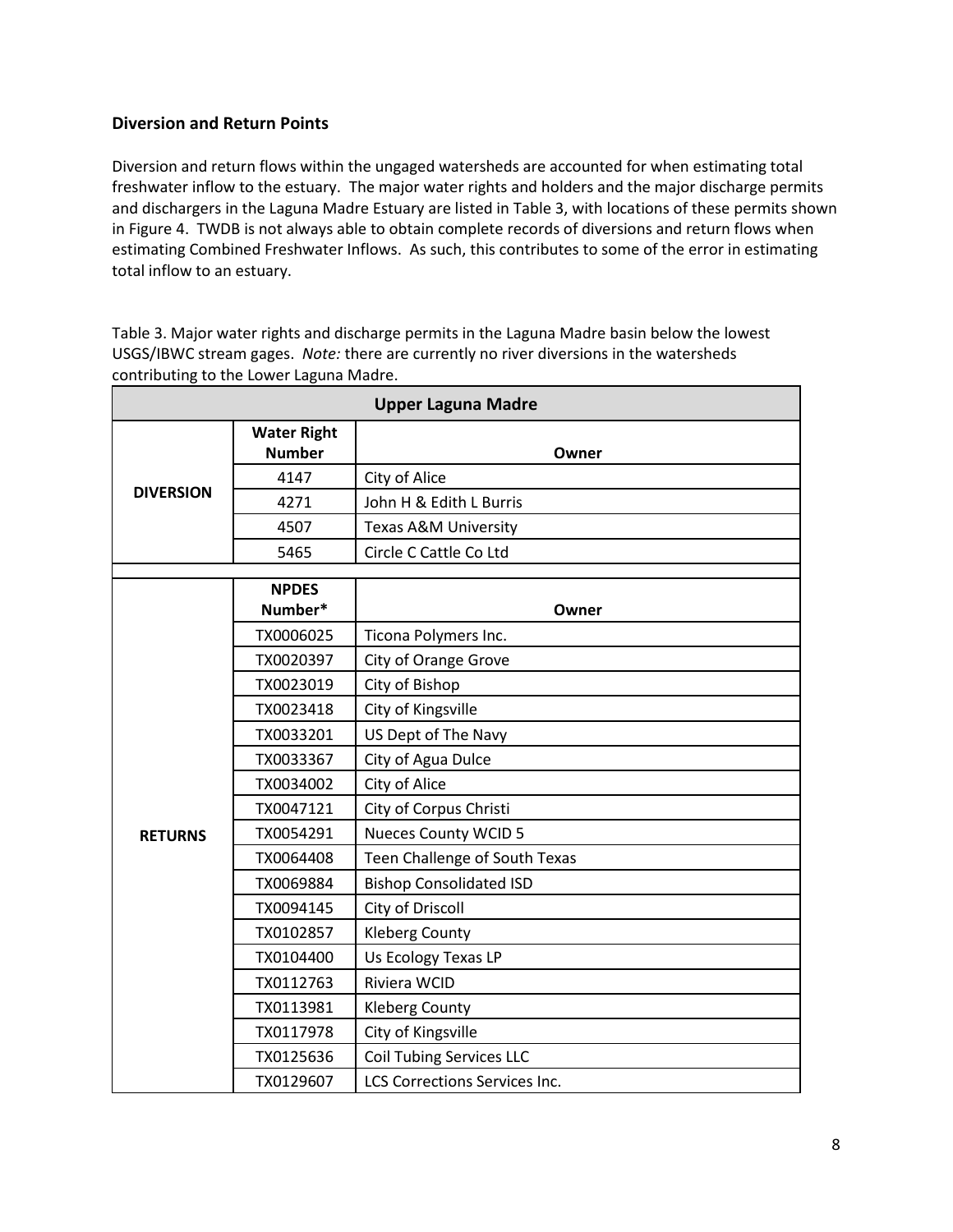|                |                         | <b>Lower Laguna Madre</b>                             |  |  |
|----------------|-------------------------|-------------------------------------------------------|--|--|
|                | <b>NPDES</b><br>Number* | <b>OWNER</b>                                          |  |  |
|                | TX0003611               | La Palma WLE, LP                                      |  |  |
|                | TX0006564               | <b>Brownsville Navigation District</b>                |  |  |
|                | TX0023621               | Laguna Madre Water District                           |  |  |
|                | TX0023639               | Laguna Madre Water District                           |  |  |
|                | TX0023647               | Laguna Madre Water District                           |  |  |
|                | TX0024546               | City of Raymondville                                  |  |  |
|                | TX0027782               | City of Rio Hondo                                     |  |  |
|                | TX0047929               | City of Harlingen                                     |  |  |
|                | TX0055484               | <b>Brownsville Public Utilities Board</b>             |  |  |
|                | TX0056821               | Us Dept of Justice                                    |  |  |
|                | TX0071340               | <b>Brownsville Public Utilities Board</b>             |  |  |
|                | TX0072133               | County of Hidalgo                                     |  |  |
|                | TX0074047               | <b>Brownsville Navigation District</b>                |  |  |
|                | TX0076392               | Port Mansfield PUD And Willacy CO Navigation District |  |  |
|                | TX0084719               | City of Lyford                                        |  |  |
|                | TX0087441               | Harlingen Shrimp Farms Ltd                            |  |  |
| <b>RETURNS</b> | TX0091243               | City of Los Fresnos                                   |  |  |
|                | TX0093106               | City of McAllen                                       |  |  |
|                | TX0100242               | <b>Brownsville Navigation District</b>                |  |  |
|                | TX0103811               | Taiwan Shrimp Village Assoc Inc.                      |  |  |
|                | TX0108197               | Southern Star Inc.                                    |  |  |
|                | TX0113875               | Olmito WSC                                            |  |  |
|                | TX0114031               | North Alamo WSC                                       |  |  |
|                | TX0116751               | Calpine Corp.                                         |  |  |
|                | TX0117072               | Laguna Madre Water District                           |  |  |
|                | TX0117731               | Valley MUD 2                                          |  |  |
|                | TX0119024               | North Alamo WSC                                       |  |  |
|                | TX0119423               | Calpine Hidalgo Energy Center LP                      |  |  |
|                | TX0124664               | Southmost Regional Water Authority                    |  |  |
|                | TX0125148               | Lone Star Hatchery Inc. and Advanced Marine           |  |  |
|                | TX0125156               | North Alamo WSC                                       |  |  |
|                | TX0125971               | City of San Benito                                    |  |  |
|                | TX0127086               | East Rio Hondo WSC                                    |  |  |

\*National Pollutant Discharge Elimination System (NPDES)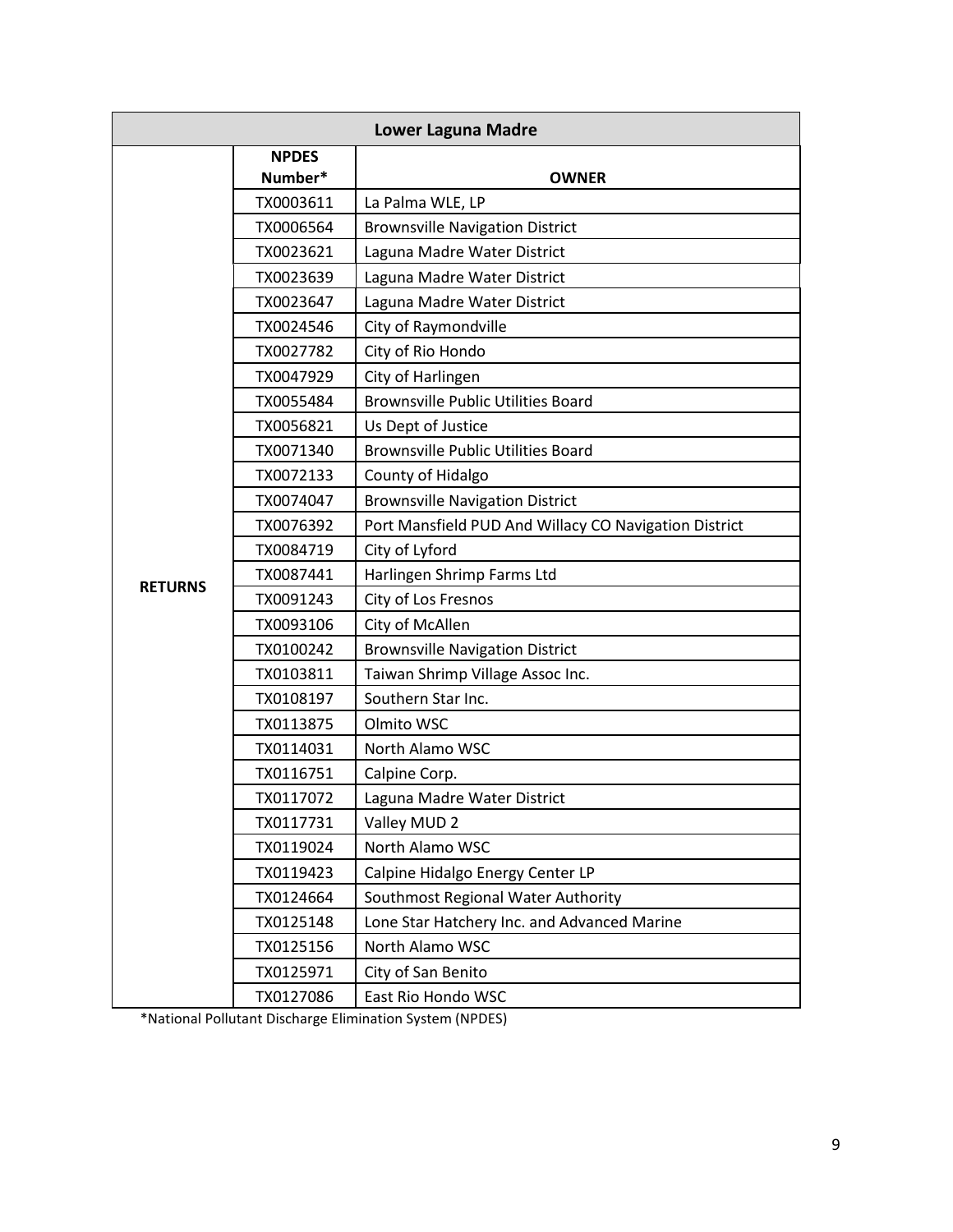

Figure 4. Location of permitted diversion points (green) and wastewater outfalls (purple) in the Laguna Madre Estuary. Note there are no river diversions in the Lower Laguna Madre basin.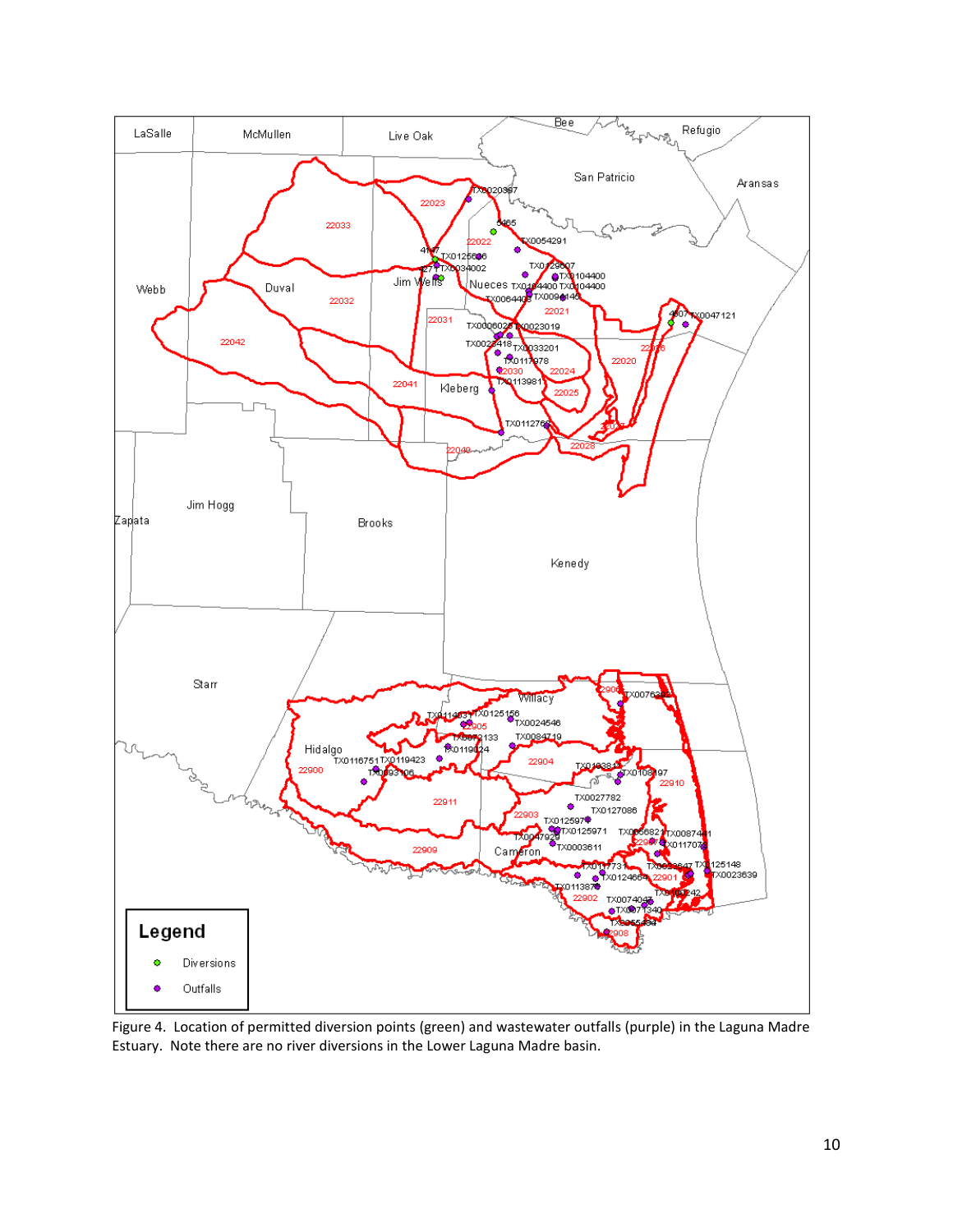# **Estimates of Freshwater Inflow Balance**

*Total Freshwater Inflow* to the estuary may include estimates of *Combined Freshwater Inflow* to the estuary + Precipitation on the Estuary. The *Freshwater Inflow Balance*, then, considers the effect of evaporation from the estuary. Due to limitations on the ungaged inflows prior to 1977 and on estimates of evaporation throughout the period of record, estimates of the freshwater inflow balance are available only in monthly intervals.

The bay surface area which was used to calculate precipitation onto and evaporation from the estuary has changed over time. Prior to 1977, the total bay surface area (upper and lower combined) was estimated to be 885 square miles; whereas, after 1977, the total bay surface area was estimated to be 620.3 square miles (Table 4). Using a smaller bay surface area then, results in decreased annual estimates for precipitation and evaporation from the estuary after 1977. Note however that these annual estimates are rarely used in freshwater inflow analyses. They are presented for descriptive purposes only, but when applied to modeling analyses (such as in the TxBLEND hydrodynamic and salinity transport model), a rate of evaporation or precipitation is applied. The change in bay watershed area does not affect estimates for the separated Upper and Lower Laguna Madre datasets since those datasets begin in 1977, after the new watershed areas were already being used.

|                                   | <b>Watershed ID Number</b> | LP-182<br>(Square Miles)<br>1941 - 1976 | Watershed<br><b>ID Number</b> | <b>Current Area</b><br>(Square Miles)<br>1977 - 2009 |
|-----------------------------------|----------------------------|-----------------------------------------|-------------------------------|------------------------------------------------------|
|                                   | n/a                        | n/a                                     | 22027                         | 11.83                                                |
| <b>Upper Laguna Madre</b>         | n/a                        | n/a                                     | 22028                         | 242.93                                               |
| Lower Laguna Madre                | n/a                        | n/a                                     | 22910                         | 365.54                                               |
| <b>Upper &amp; Lower Combined</b> | Total                      | 885.0                                   | <b>Total</b>                  | 620.3                                                |

Table 4. Estimates of bay watershed area from initial LP-182 (TDWR 1983) and current estimates.

### **Precipitation**

Direct precipitation onto the surface of the Laguna Madre Estuary is calculated using Thiessen-weighted precipitation techniques as described in LP-182 (TDWR 1983). Station based rainfall data are obtained from the National Weather Service (NWS) and processed using Arc/Info Macro Language. Figure 5 shows the Thiessen polygons that were drawn to be coincident with rainfall stations to calculate watershed rainfall. Bay segments (#22027, #22028 for Upper Laguna Madre and #22910 for Lower Laguna Madre) are used to calculate precipitation on the bay by summing the area-weighted rainfall of the Thiessen polygon fragments within a bay segment.

Annual estimates of precipitation onto the surface of the bay, as prepared for hydrology version #TWDB201101 for the entire Laguna Madre Estuary, are shown in Figure 6. Since precipitation estimates were affected by the decrease in bay surface area, Figure 7 shows annual estimates of precipitation on the surface of the bay adjusted for the change in bay area. Specifically, precipitation values from the earlier period of record, from 1941 - 1976, were adjusted with a ratio 620.3/885 to provide for comparable estimates between the two time periods. *Note*: Hydrology version #TWDB201101 for the Laguna Madre Estuary does *not* reflect these adjustments.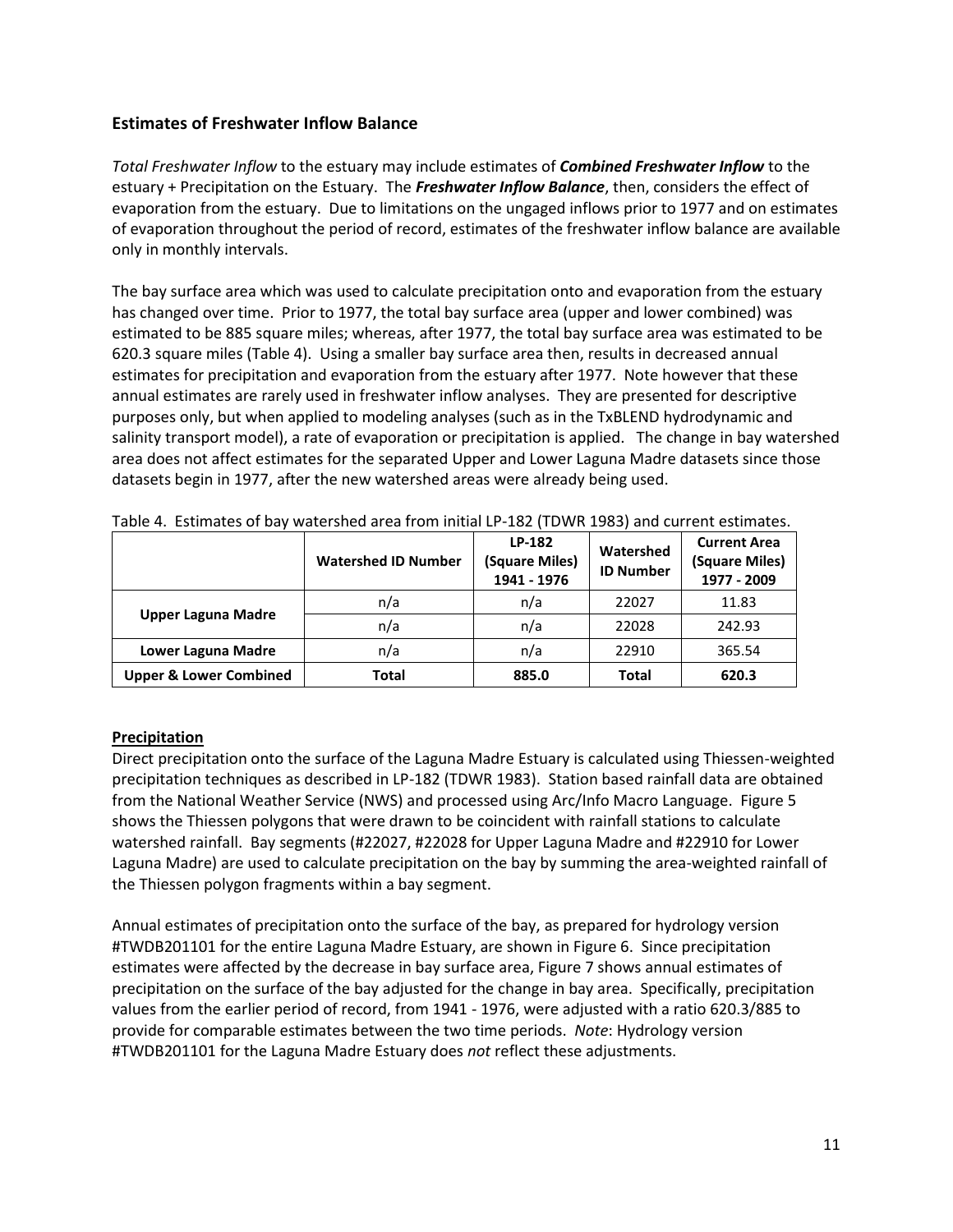

Figure 5. Rainfall stations ( $\blacklozenge$ ) and Thiessen polygons (red lines) used to estimate direct precipitation onto the Laguna Madre Estuary.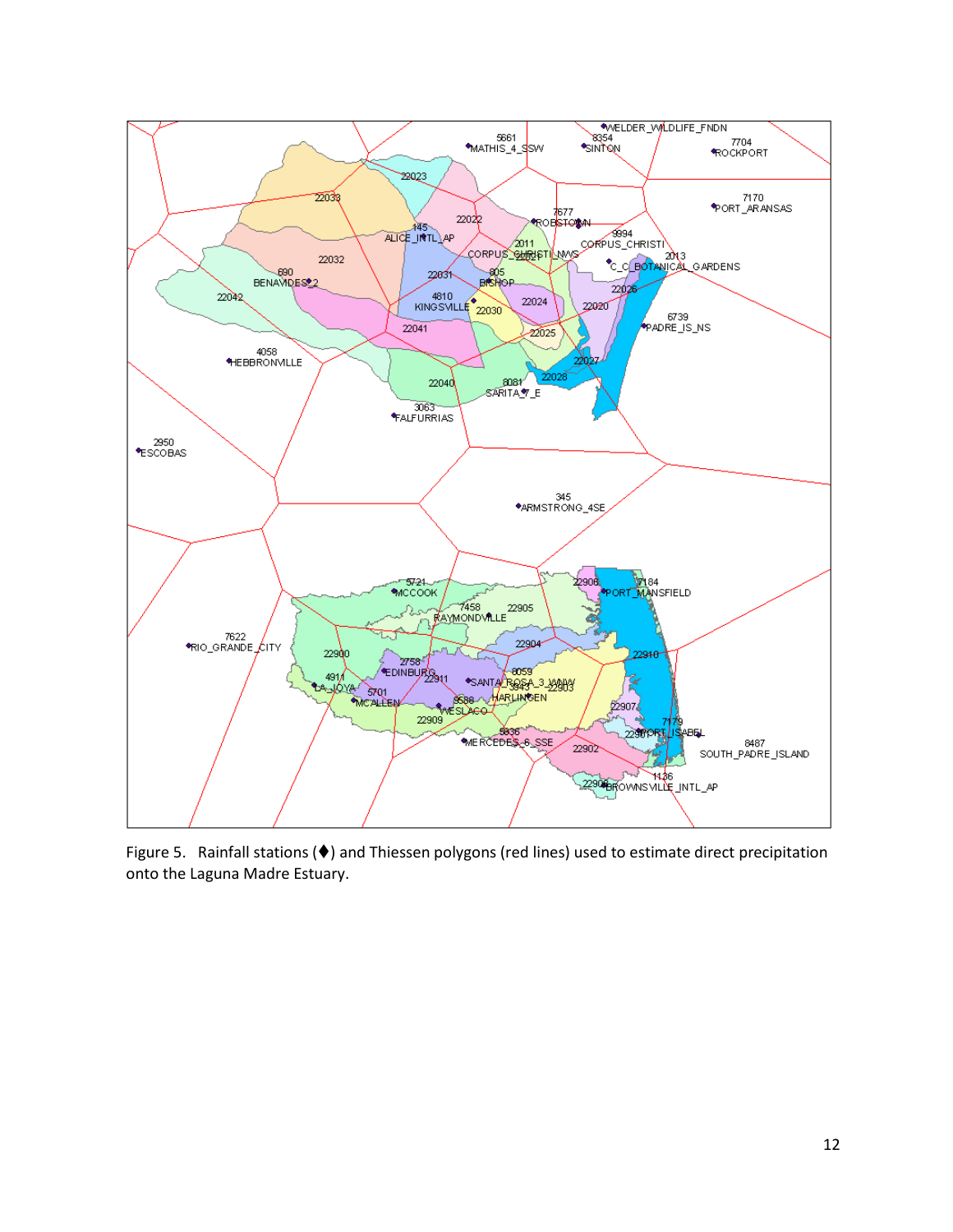

Figure 6. Annual estimates of precipitation (in acre-feet/year) for the entire Laguna Madre for 1941 - 2010. Precipitation estimates prior to 1977 were based on a larger bay surface area of 885 mi.<sup>2</sup> versus the current estimate of 620.3 mi.<sup>2</sup>, hence the apparent decline in precipitation after 1976. *Note*: These are the values presented in hydrology version #TWDB201101 for the Laguna Madre Estuary.



Figure 7. Area-adjusted estimates of annual precipitation on the estuary (in acre-feet/year) over the period 1941 - 2010. Values for 1941 - 1976 were adjusted based on current estimates of bay area using the ratio of 620.3/885.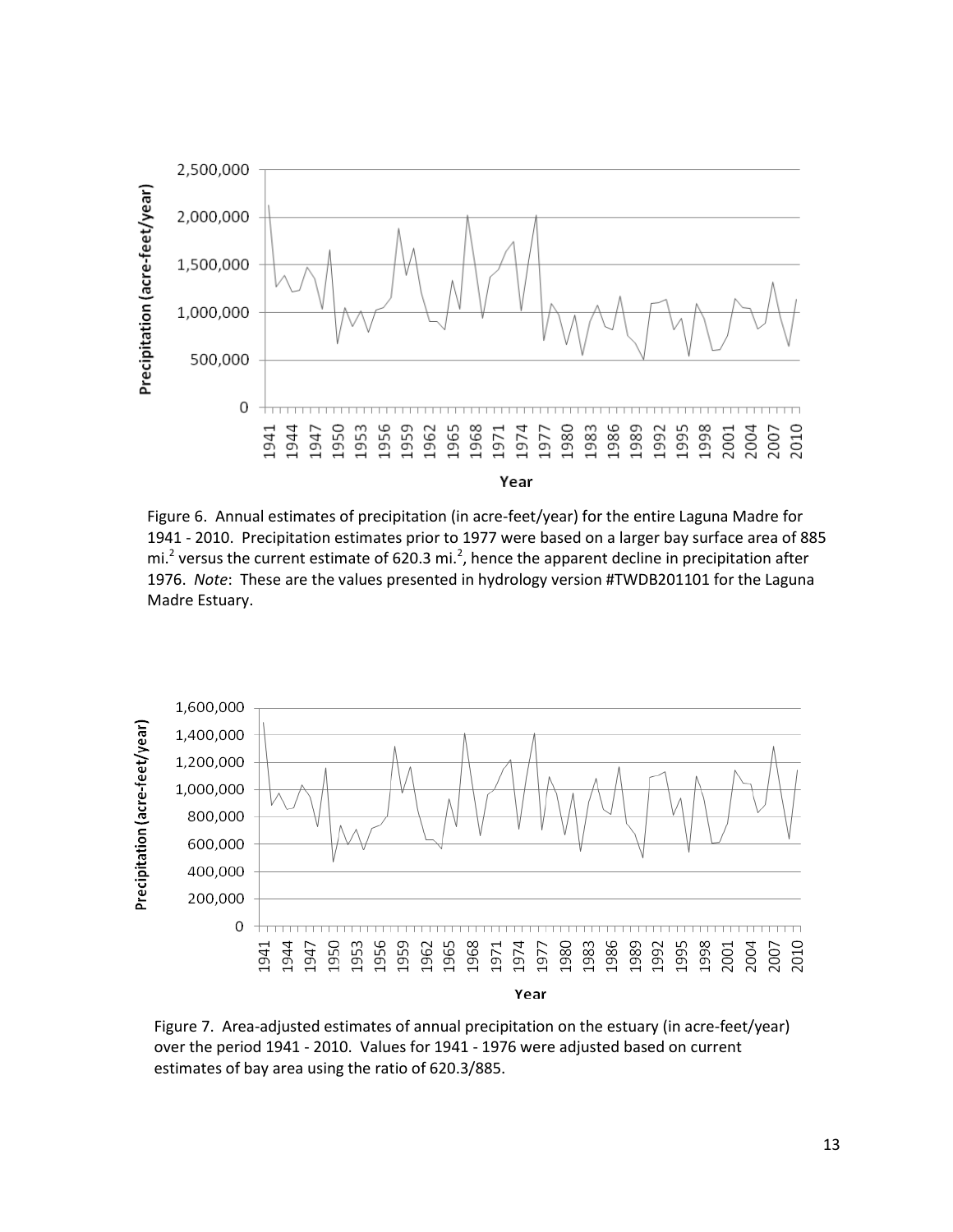#### **Evaporation**

Evaporation is calculated for the surface area of the bays using TWDB and NWS pan evaporation data to estimate evaporation rates. Bay segments used to calculate evaporation include segments #22027 and #22028 for Upper Laguna Madre and #22910 for the Lower Laguna Madre, which are located within quadrangle 1010, 1110, and 1210, respectively (Figure 8). Figure 9 shows a decrease in evaporation estimates after 1976, due to the reduction in bay surface area. Total water evaporated from the bay is calculated by multiplying the bay segment's surface area by the evaporation rates obtained from TWDB. Evaporation rates are determined with a GIS-based program, *ThEvap*, using TWDB and NWS pan evaporation data. The *ThEvap* program replaced an older program, *WD0300*, previously run by the Texas Department of Water Resources [\(http://midgewater.twdb.state.tx.us/Evaporation/evap.html\)](http://midgewater.twdb.state.tx.us/Evaporation/evap.html).

Estimates of average annual evaporation from the surface of the estuary, as prepared for hydrology version #TWDB201101 for the whole Laguna Madre Estuary, are shown in Figure 9. A decrease in evaporation estimates after 1976 is due to the use of a smaller estimate for bay surface area. Figure 10 shows the pre-1977 evaporation estimates adjusted for the more recent approximation of bay surface area by using a ratio of 620.3/885. *Note*: However, hydrology version #TWDB201101 for the Laguna Madre Estuary, as presented in Appendix B, does not reflect these adjustments. Hydrology version #TWDB201101-U for the Upper Laguna Madre is not affected by a change in bay surface area since that dataset begins in 1977, when the more accurate estimate for surface area was being used.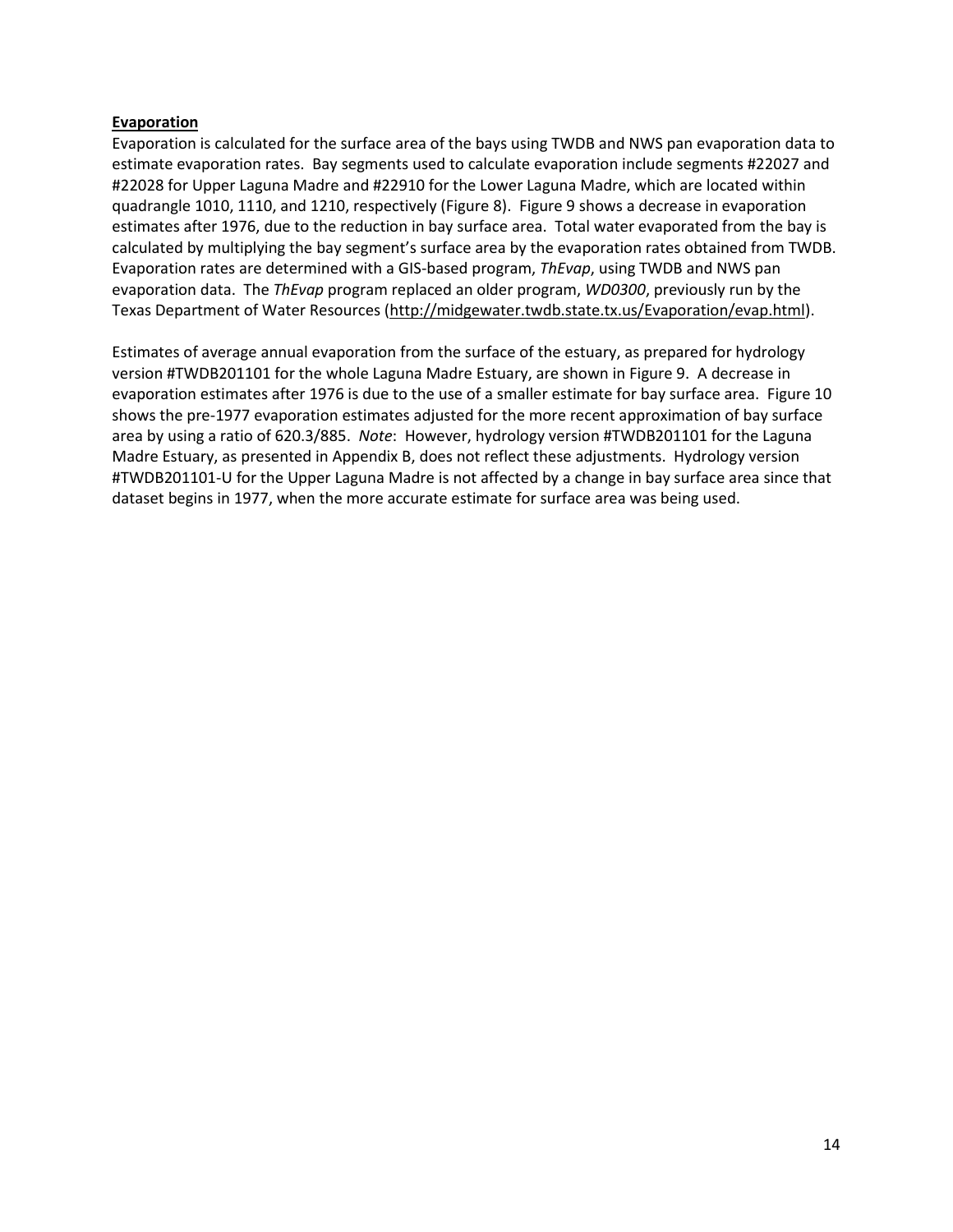

Figure 8. TWDB evaporation quadrangles used to estimate evaporation. Quadrangles 1010, 1110, and 1210 are used to estimate evaporation from the Laguna Madre bay segments #22027, #22028, and #22910.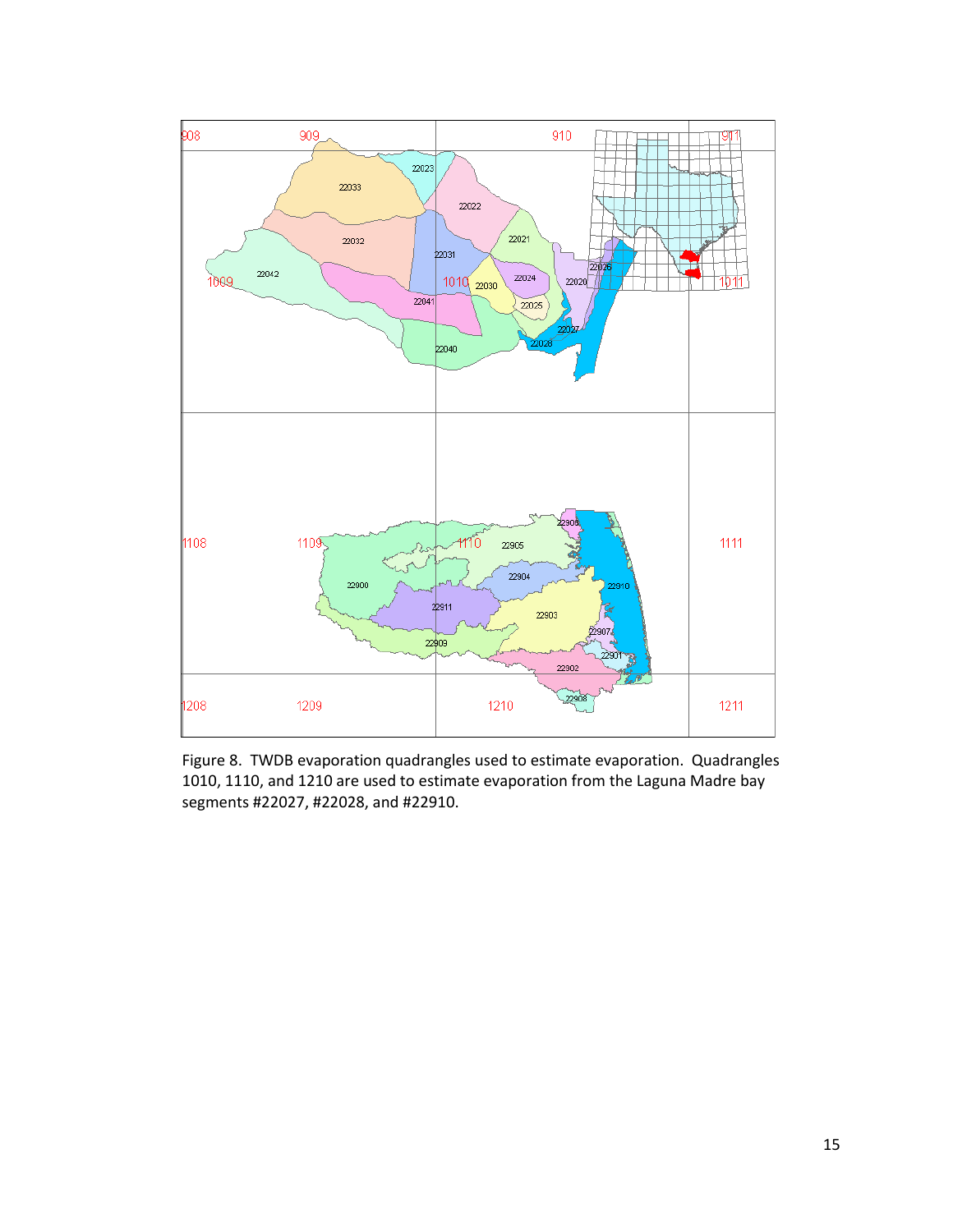

Figure 9. Annual estimates of evaporation (in acre-feet) for the entire Laguna Madre from 1941 - 2010. Evaporation estimates prior to 1977 are based on a larger bay surface area of 885 mi.<sup>2</sup> versus the current estimate of 620.3 mi.<sup>2</sup>, hence the apparent decline in evaporation after 1976. Note: These are the values presented in hydrology version #TWDB201101 for the Laguna Madre Estuary.



Figure 10. Area-adjusted estimates of annual evaporation from the entire Laguna Madre (in acrefeet/year) over the period 1941 - 2010. Values for 1941 - 1976 were adjusted based on current estimates of bay area using the ratio of 620.3/885.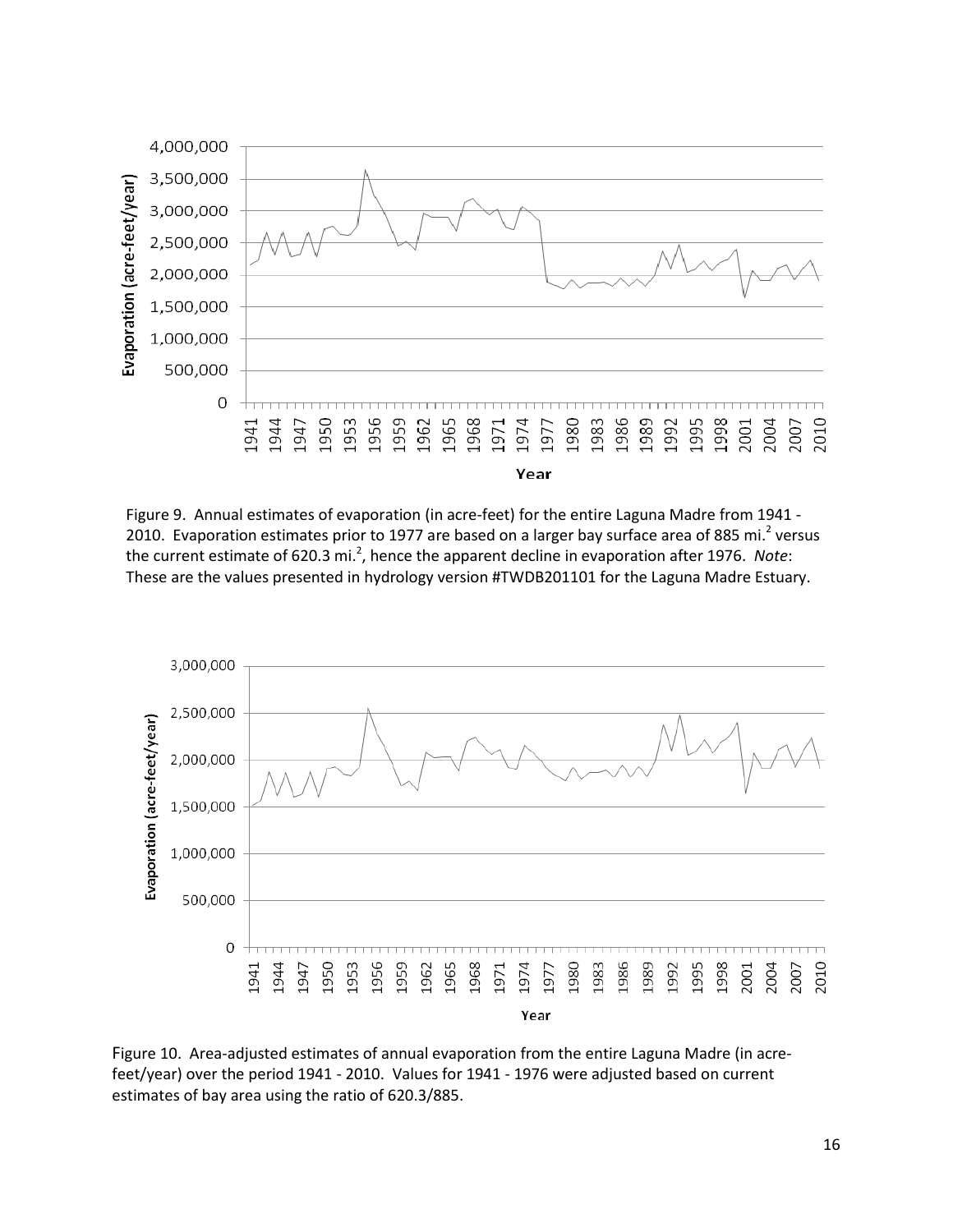# **Laguna Madre Estuary Hydrology Datasets (Upper + Lower)**

### **Hydrology: Version #TWDB201001**

TWDB coastal hydrology version #TWDB201001 for the entire Laguna Madre Estuary (upper and lower combined) included gaged and ungaged inflows through December 2008, with all estimates prior to 1977 coming from those reported in LP-182 (TDWR 1983). In cases where the USGS gaged and IBWC record was missing data, TWDB modeled gaged flows for that period of time. Ungaged inflows were estimated using National Weather Service (NWS) precipitation data from 1941 - 2008. Diversion and return data prior to 1977 derived from LP-182, although the report does not specify diversion data for the period 1941 - 1976. After 1976, raw diversion data was obtained from TCEQ for the period from 1977 - 1988 and from the STWM for the period from 1989 through October 2005. Industrial and municipal return flow data was obtained from the TDWR self-reporting system from 1941 - 1976 and from TCEQ for the period from 1977 - 2007. Additional return flow data was obtained from TWDB's agricultural return flow estimates through December 2005. Note that while this version of hydrology extends estimates of freshwater inflow from 1941 - 2008, not all components were updated through 2008. Specifically, diversion and return flow estimates are not considered complete for the 2005 - 2008 period.

Hydrology version **#TWDB201002** and **#TWDB201003** do not exist, due to the way in which the past versioning system was designed. TWDB is in the process of converting to a versioning system that will result in sequential versions of coastal hydrology datasets.

### **Hydrology: Version #TWDB201004**

TWDB coastal hydrology version #TWDB201004 for the entire Laguna Madre Estuary extended gaged inflow data (as reported in version #TWDB201001) through November 2009 and used provisional data for December 2009. Ungaged inflows were updated from coastal hydrology version #TWDB201001 using approved daily precipitation data from the NWS through November 2009, with provisional data for December 2009. Diversions were the same as in version #TWDB201001 (including the non-specified data from LP-182 as well as TCEQ and STWM data), but additional data from HDR extended the dataset through 2009, although missing diversion data remains for 2006. Prior to 2006, return flows were the same as in version #TWDB201001, but additional data obtained from TCEQ extended the data through December 2009, and agricultural return flow data obtained from TWDB was extended to December 2007. Note that while this version of hydrology extends estimates of freshwater inflow from 1941 - 2009, not all components were updated through 2009. Gaged inflows and precipitation data were provisional for December 2009, diversion data is missing for 2006, and agricultural return flows were not available after 2007.

# **Hydrology: Version #TWDB201101**

TWDB hydrology version #TWDB201101 for the entire Laguna Madre Estuary was updated from version #TWDB201004 to extend gaged, ungaged, evaporation, and precipitation estimates through 2010. However, diversion and return flow data was not updated for 2010, diversion data was missing for 2006, and agricultural return flows were only considered complete through 2007. Gaged flow data was considered provisional from October through December 2010, as well as precipitation data for September through December 2010. Figure 11 shows the combined annual surface inflow to the Laguna Madre Estuary as calculated for version #TWDB201101 for the period from 1941 - 2010.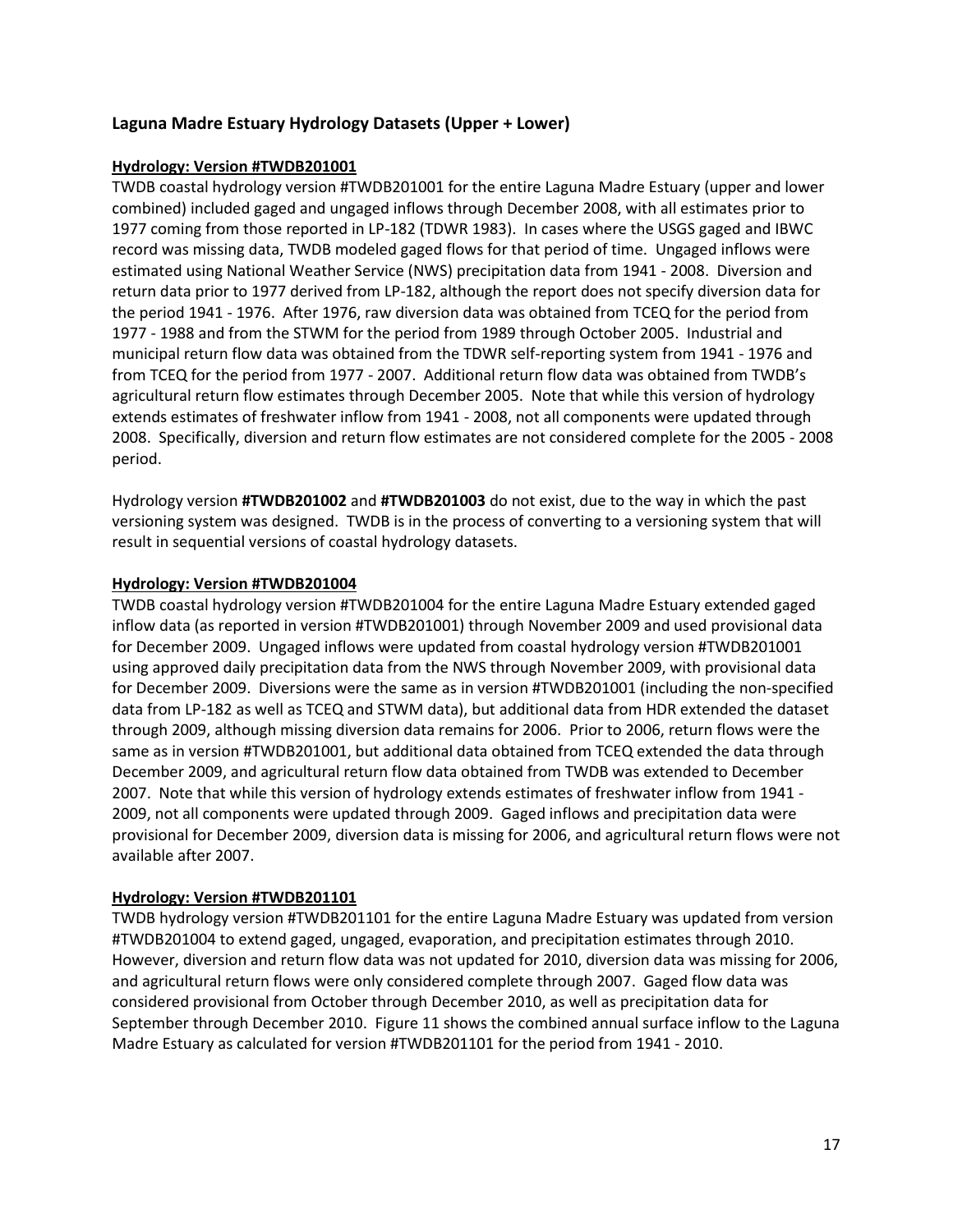

Figure 11. Annual estimates of combined surface inflow to the Laguna Madre Estuary (upper and lower) as calculated for version #TWDB201101 for the period from 1941 - 2010. *Note:* diversions and returns were not updated for 2010.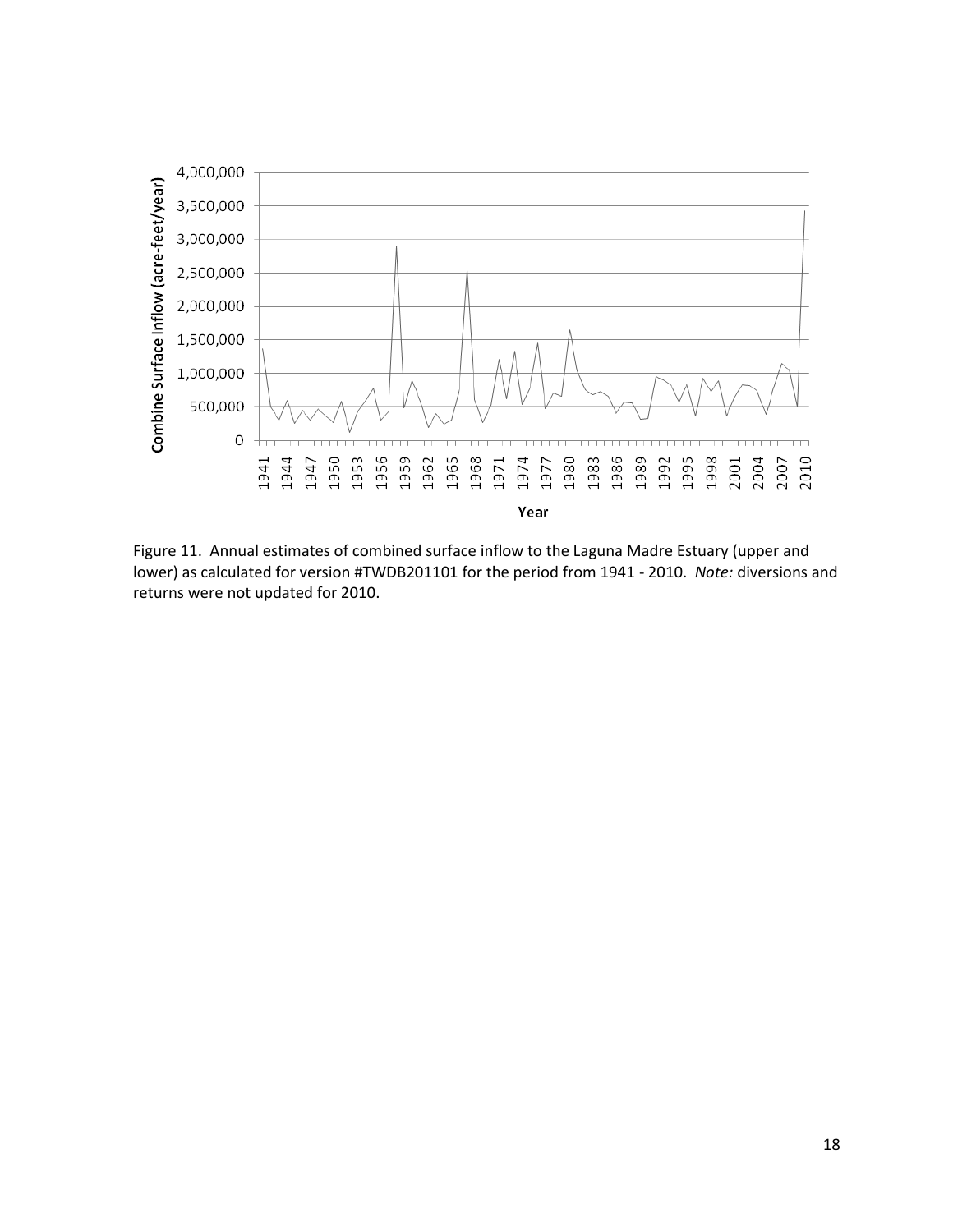# **Upper Laguna Madre Hydrology Datasets**

### **Hydrology: Version #TWDB201004 – U**

TWDB coastal hydrology version #TWDB201004-U for the Upper Laguna Madre was extracted from version #TWDB201004, but includes only data for the Upper Laguna Madre watershed. This dataset is only available for the time period from 1977 - 2009 but is available as daily, monthly, or annual estimates.

### **Hydrology: Version #TWDB201101 – U**

This version of coastal hydrology for the Upper Laguna Madre was updated from version #TWDB201004- U to extend gaged, ungaged, evaporation, and precipitation estimates through 2010. However, diversion data was not available to be updated for 2010, and thus are only considered complete through 2009, with missing data for 2006. Agricultural return flow data was only considered complete through 2007. Gaged flow data was considered provisional from October through December 2010 and precipitation data was provisional from September through December 2011. This dataset is available for the period 1977 - 2010 and is available as daily, monthly, or annual estimates. Figure 12 shows total annual surface inflow to the Upper Laguna Madre Estuary as calculated for version #TWDB201101-U for the period from 1977 - 2010.



Figure 12. Combined average annual surface inflow to the Upper Laguna Madre Estuary as calculated by version #TWDB201101-U for the period from 1977 - 2010.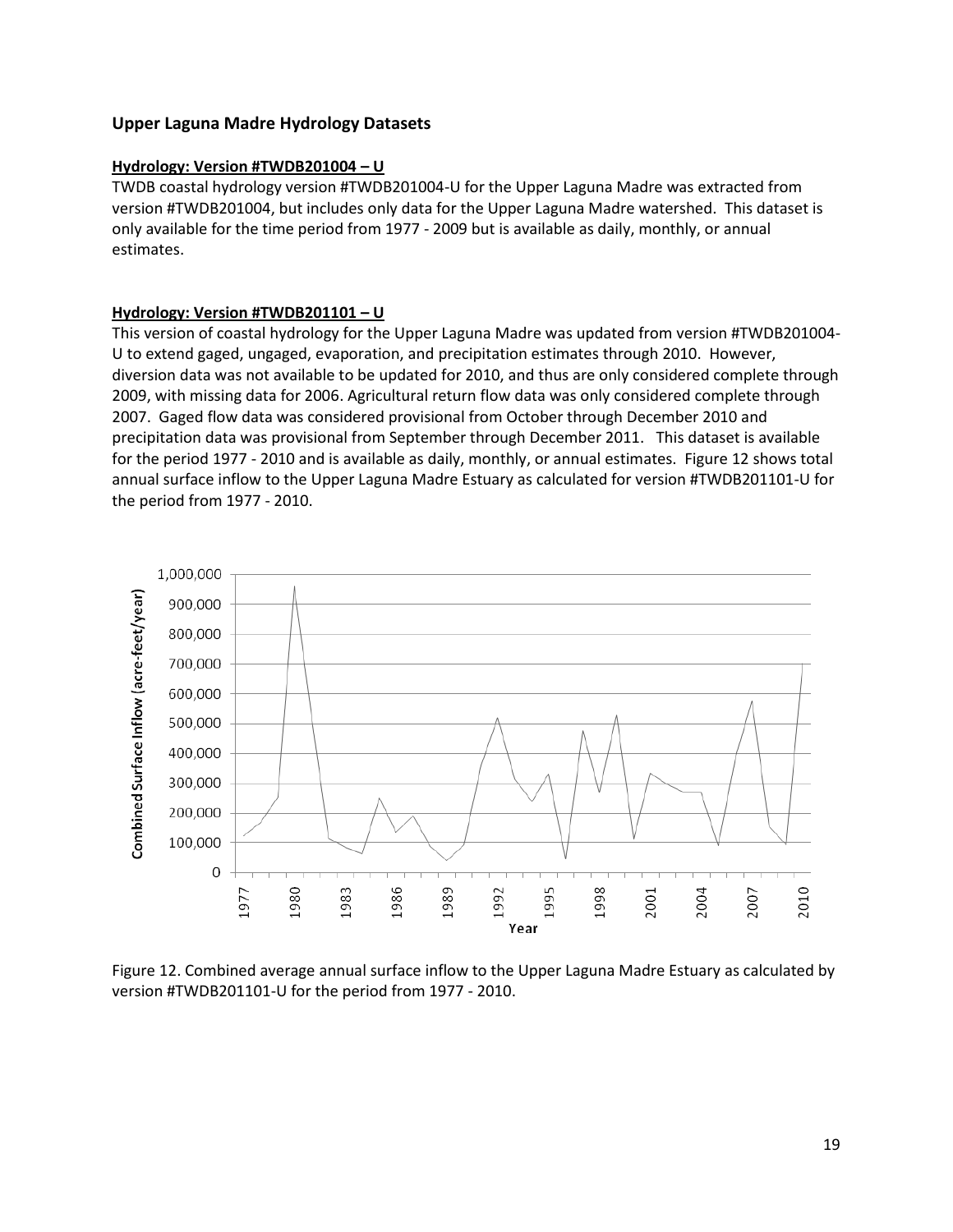# **Discussion**

Versions #TWDB201101 and #TWDB201101-U of coastal hydrology for the Laguna Madre Estuary, presented herein, are the most up-to-date data sets representing not only combined freshwater inflows but also the individual components of inflows (*i.e*., gaged flows, ungaged flows, diversions, return flows) for the entire Laguna Madre Estuary for 1941 - 2010 and for the Upper Laguna Madre for 1977 - 2010, respectively.Appendix A summarizes recent updates, by version, to the estimates of hydrology for the Laguna Madre Estuary and the Upper Laguna Madre separately. Appendix B lists annual combined inflow along with the four components, as well as estimates for evaporation and precipitation on the estuary and the total freshwater inflow balance of the entire Laguna Madre Estuary. Appendix C lists summary statistics for the inflow components for the period 1941 - 2010 for the entire Laguna Madre Estuary. Appendix D lists annual combined inflow along with the four components, as well as estimates for evaporation and precipitation on the estuary and the total freshwater inflow balance of the Upper Laguna Madre. Appendix E lists summary statistics for the inflow components for 1977 - 2010 for the Upper Laguna Madre.

### *Laguna Madre Estuary (Upper + Lower)*

Over the period from 1941 - 2010, gaged inflow to the Laguna Madre Estuary accounted for approximately 45 percent of combined surface inflows, while ungaged flows accounted for 51 percent and net diversions accounted for four percent. Specifically, average annual diversions total almost one percent of combined freshwater inflows, and average annual return flows total nearly five percent of inflows. Average combined surface inflow to the Laguna Madre Estuary over the study period was 743,924 acre-feet per year and ranged from a minimum of 123,000 acre-feet in 1952 to 3,428,875 acrefeet in 2010.

When considering total freshwater inflow balance, evaporation from and precipitation onto the surface of the estuary must be considered. In 60 out of 70 years, there was a negative freshwater inflow balance, which indicates that evaporation exceeded precipitation and combined inflow to the estuary. During the study period, average annual evaporation was approximately 2,395,299 acre-feet, while average annual precipitation was 1,102,724 acre-feet over the surface of the Laguna Madre Estuary. For 1941 - 2010, the average freshwater inflow balance for the Laguna Madre Estuary was approximately -548,652 acre-feet per year. However, as Appendix B shows, wide variations from the mean freshwater inflow balance occurred, ranging from a minimum of -1,919,000 acre-feet in 1956 to a maximum of 2,661,555 acre-feet in 2010.

### *Upper Laguna Madre Estuary*

During the period from 1977 - 2010, gaged inflow to the Upper Laguna Madre accounted for approximately eight percent of combined inflow, while ungaged flows accounted for about 89 percent of combined inflow. Net diversions accounted for three percent of the combined freshwater inflow to the estuary. Average combined surface inflow to the Upper Laguna Madre Estuary over the study period was approximately 278,535 acre-feet per year and ranged from a minimum of 39,809 acre-feet in 1990 to 960,368 acre-feet in 2010.

Evaporation from and precipitation onto the surface of the estuary also were considered in order to determine the total freshwater inflow balance. In 15 out of 34 years, there was a negative freshwater inflow balance, indicating that evaporation exceeded precipitation and combined inflow to the estuary. During the study period, average annual evaporation was 456,684 acre-feet, while average annual precipitation was 229,214 acre-feet over the surface of the Upper Laguna Madre estuary. For 1977 -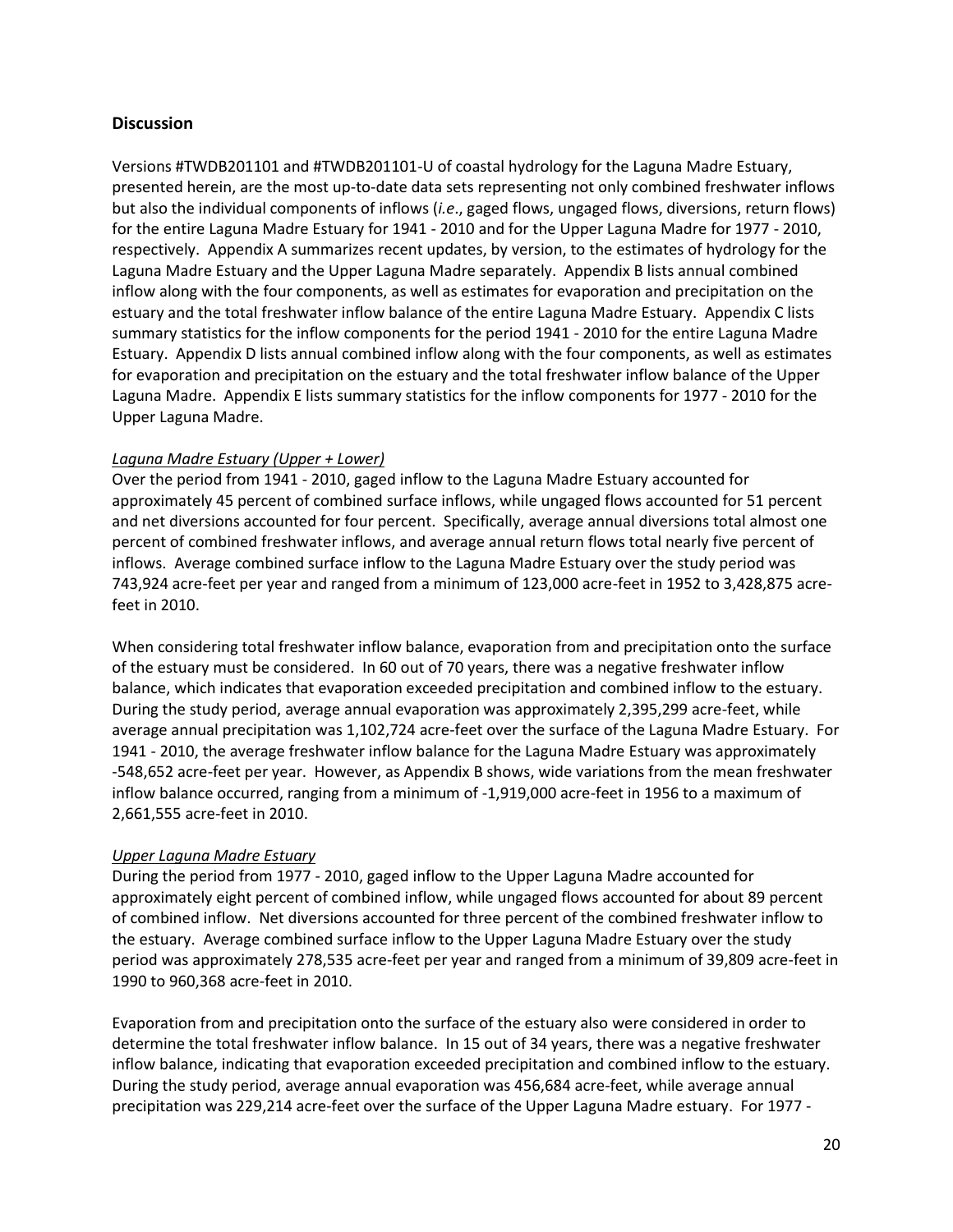2010, the average freshwater inflow balance for the Upper Laguna Madre Estuary was 51,066 acre-feet per year. However, as Appendix E shows, wide variations from the mean freshwater inflow balance occurred, ranging from a minimum of -526,905 acre-feet in 2000 to a maximum of 799,786 acre-feet in 1980.

# **Literature Cited**

TDWR. 1983. Laguna Madre Estuary*: A study of the Influence of Freshwater Inflows*. LP-182. Texas Department of Water Resources, Austin, Texas.

Guthrie, C.G. and Q. Lu. 2010. Coastal Hydrology for the Guadalupe Estuary: Updated Hydrology with Emphasis on Diversion and Return Flow Data for 2000-2009. Texas Water Development Board, Austin, Texas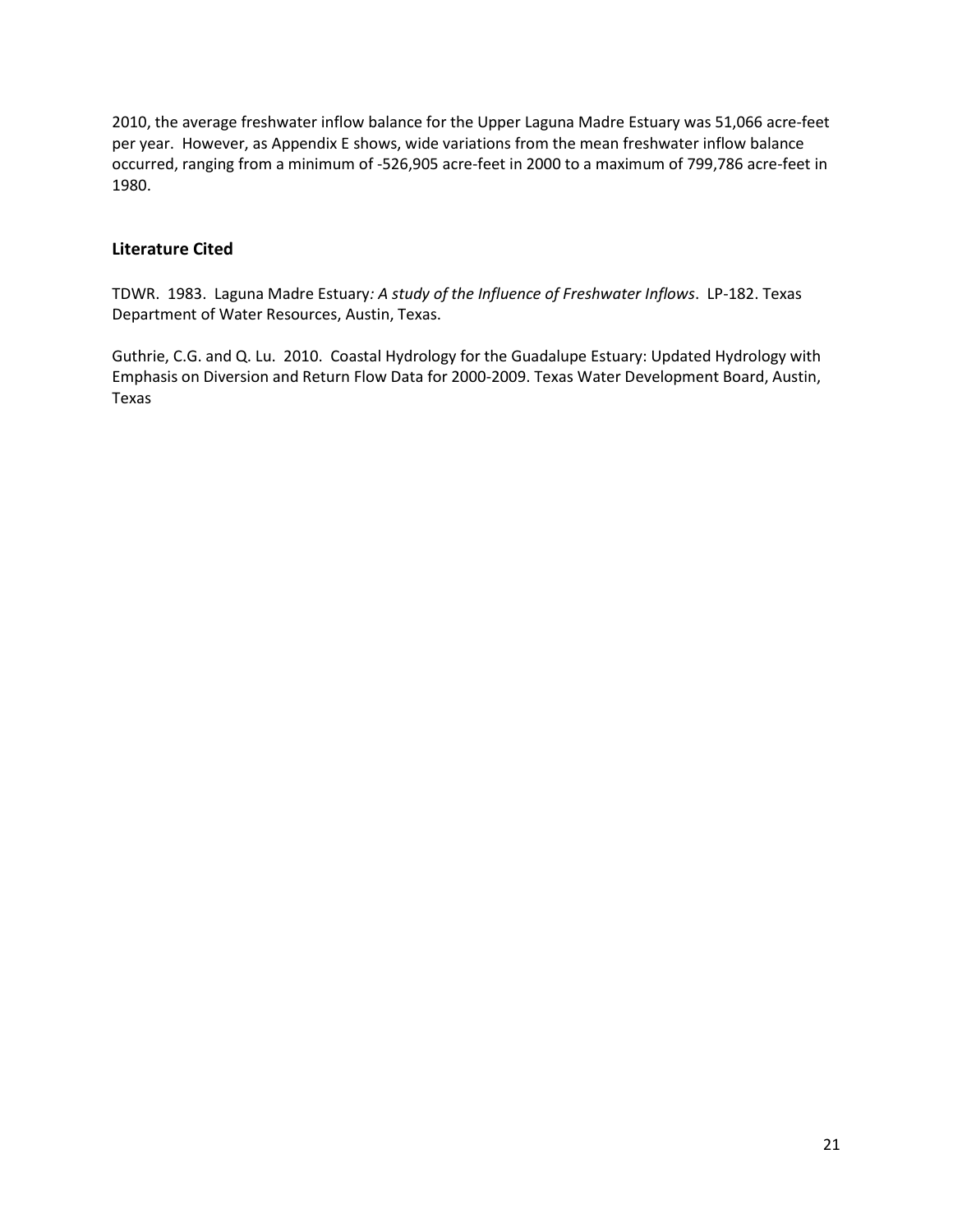| <b>Estuary</b>                       | Version               | Date<br>Range | <b>Gaged Flows</b>                                               | <b>Ungaged Flows</b>                                                            | <b>Diversions</b>                                                                                                        | <b>Return Flows</b>                                                                                             | <b>Creation</b><br>Date |  |
|--------------------------------------|-----------------------|---------------|------------------------------------------------------------------|---------------------------------------------------------------------------------|--------------------------------------------------------------------------------------------------------------------------|-----------------------------------------------------------------------------------------------------------------|-------------------------|--|
|                                      | <b>TWDB</b><br>201001 | 1941-2008     | 1941-2008<br>USGS & IBWC                                         | 1941-2008<br><b>NWS</b><br>Precipitation data                                   | 1941-2005<br><b>TCEQ</b><br>1977-1988<br>STWM<br>1989-2005                                                               | 1941-2007<br><b>TDWR</b><br>1941-1976<br><b>TCEQ</b><br>1977-2007<br><b>TWDB</b><br>1977-2005<br>(Agricultural) | Jan<br>2010             |  |
|                                      | TWDB201002            |               |                                                                  | Dataset does not exist.                                                         |                                                                                                                          |                                                                                                                 |                         |  |
| Laguna Madre<br>(Upper and<br>Lower) | TWDB201003            |               | Dataset does not exist.                                          |                                                                                 |                                                                                                                          |                                                                                                                 |                         |  |
|                                      | <b>TWDB</b><br>201004 | 1941-2009     | 1941-2009<br>USGS & IBWC<br>USGS provisional 12/09               | 1941-2009<br><b>NWS</b><br>Precipitation data<br>provisional for 12/09          | 1941-2009<br><b>TCEQ</b><br>1941 - 1988<br><b>STWM</b><br>1989-2005<br>*missing data for 2006<br><b>HDR</b><br>2007-2009 | 1941-2009<br><b>TDWR</b><br>1941-1976<br><b>TCEQ</b><br>1977-2009<br><b>TWDB</b><br>1977-2007<br>(Agricultural) | Sep<br>2010             |  |
|                                      | TWDB 201101           | 1941-2010     | 1941-2010<br>USGS & IBWC<br>USGS provisional 10/2010-<br>12/2010 | 1941-2010<br><b>NWS</b><br>Precipitation data<br>provisional 9/2011-<br>12/2010 | 1941 - 2009<br><b>TCEQ</b><br>1941 - 1988<br>STWM<br>1989-2005<br>*missing data for 2006<br><b>HDR</b><br>2007-2009      | 1941-2009<br><b>TDWR</b><br>1941-1976<br><b>TCEQ</b><br>1977-2009<br><b>TWDB</b><br>1977-2007<br>(Agricultural) | May<br>2011             |  |

|  |  |  | Appendix A: Record of coastal hydrology versions developed by the TWDB Bays & Estuaries Program for the Laguna Madre Estuary. |
|--|--|--|-------------------------------------------------------------------------------------------------------------------------------|
|--|--|--|-------------------------------------------------------------------------------------------------------------------------------|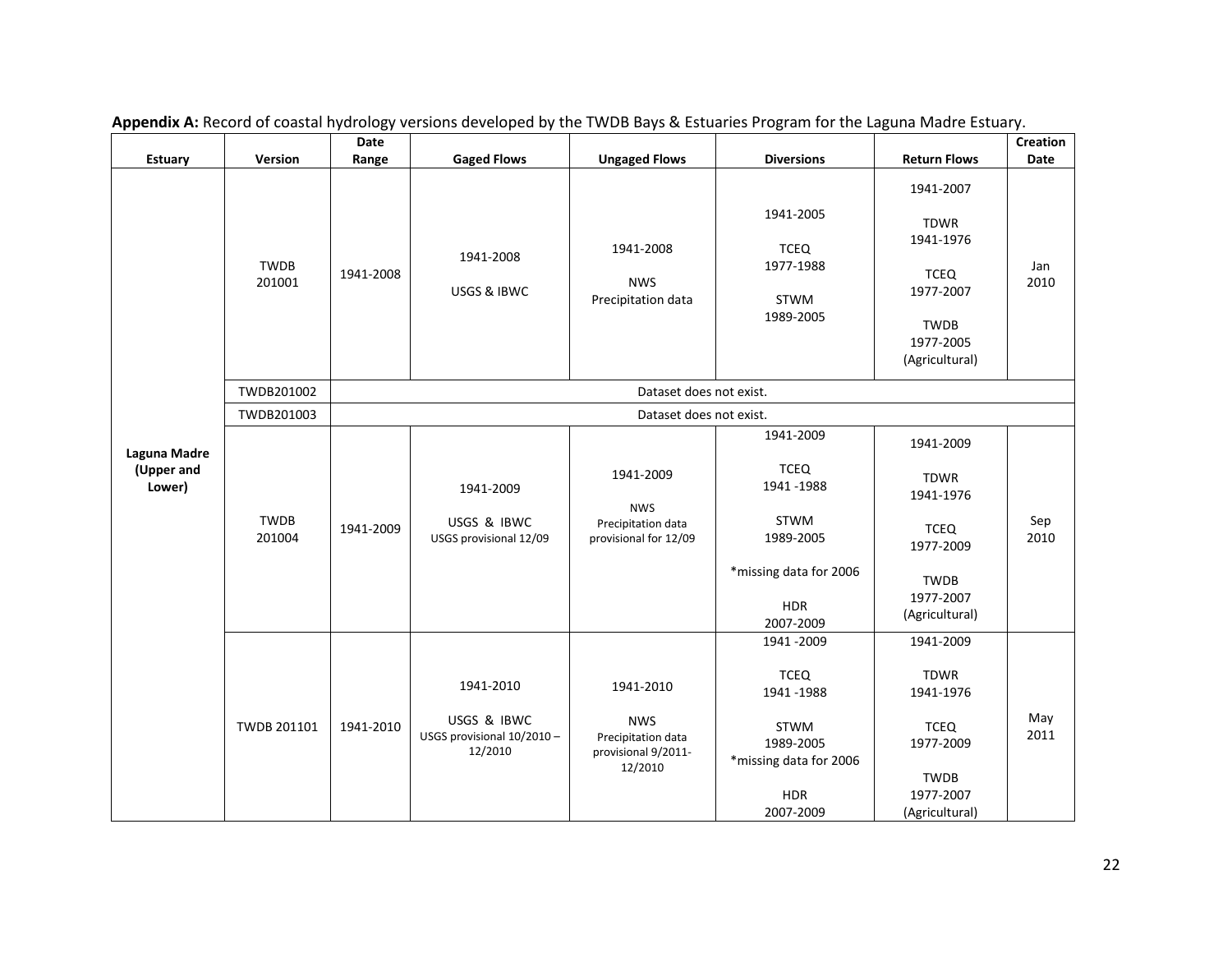| <b>Estuary</b>         | Version        | Date Range | <b>Gaged Flows</b>                                           | <b>Ungaged Flows</b>                                                       | <b>Diversions</b>                                                                                                    | <b>Return Flows</b>                                                                      | <b>Creation Date</b> |
|------------------------|----------------|------------|--------------------------------------------------------------|----------------------------------------------------------------------------|----------------------------------------------------------------------------------------------------------------------|------------------------------------------------------------------------------------------|----------------------|
| <b>Upper</b><br>Laguna | TWDB201004 - U | 1977-2009  | 1977-2009<br><b>USGS</b><br>Provisional 12/09                | 1977-2009<br><b>NWS</b><br>Precipitation data<br>provisional for 12/09     | 1977-2009<br><b>TCEQ</b><br>1977-1988<br>STWM<br>1989-2005<br>*missing data<br>for 2006<br><b>HDR</b><br>2007 - 2009 | $1977 - 2009$<br>TCEQ<br>1977-2009<br><b>TWDB</b><br>1977-2007<br>(Agricultural)         | May<br>2011          |
| <b>Madre</b>           | TWDB201101-U   | 1977-2010  | 1977-2010<br><b>USGS</b><br>Provisional 10/2010 -<br>12/2010 | 1977-2010<br><b>NWS</b><br>Precipitation provisional for<br>9/2011-12/2011 | 1977-2009<br><b>TCEQ</b><br>1977-1988<br>STWM<br>1989-2005<br>*missing data<br>for 2006<br><b>HDR</b><br>2007 - 2009 | $1977 - 2009$<br><b>TCEQ</b><br>1977-2009,<br><b>TWDB</b><br>1977-2007<br>(Agricultural) | May<br>2011          |

**Appendix A** *Continued***:** Record of coastal hydrology versions developed by the TWDB Bays & Estuaries Program for the Lower Laguna Madre Estuary.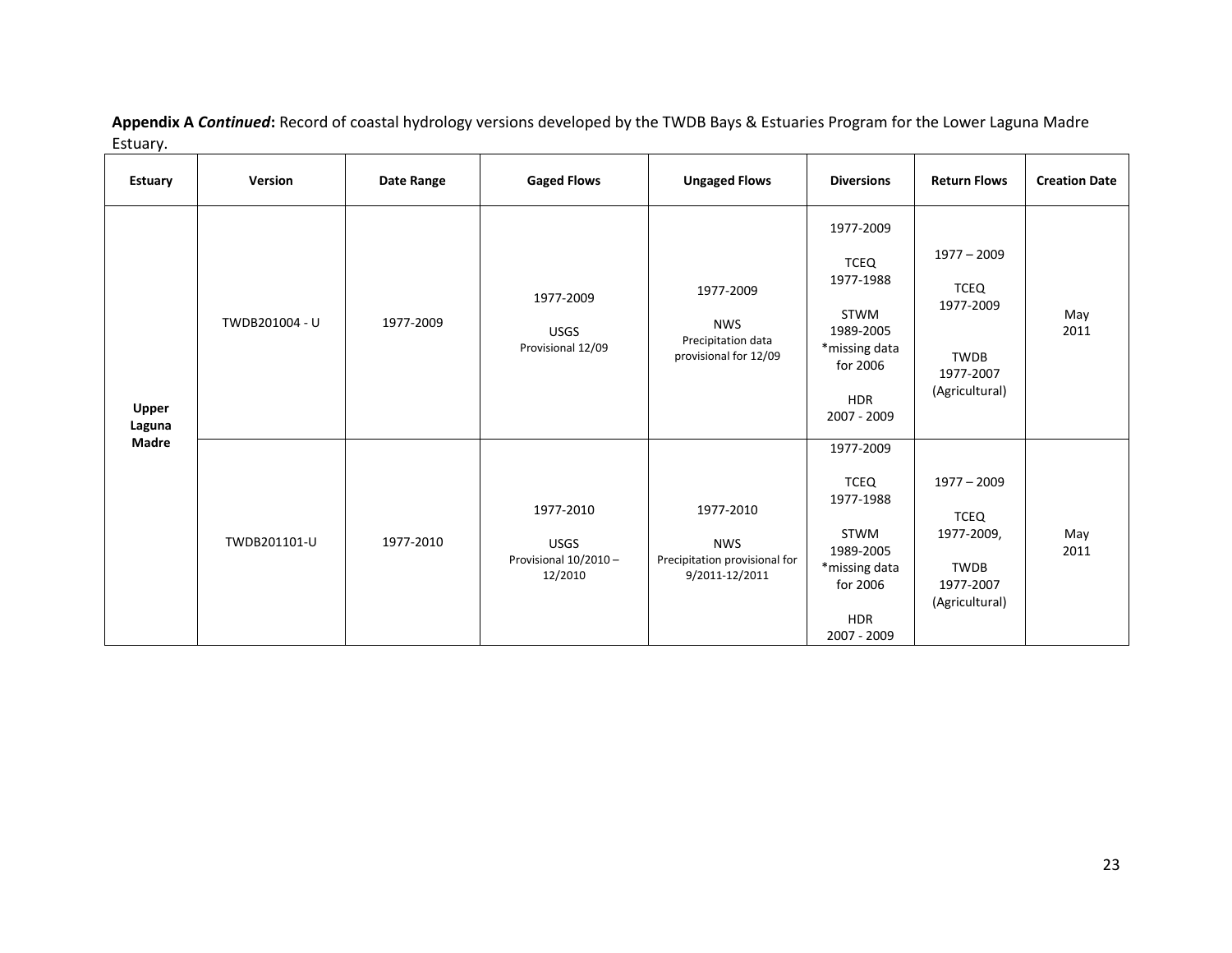**Appendix B.** Annual hydrology for the Laguna Madre Estuary (upper and lower combined) as calculated by version #TWDB201101. Included are estimates of gaged and ungaged (modeled) inflows, diversions, and return flows, combined surface inflow to the estuary, as well as evaporation and direct precipitation on the estuary and the total freshwater balance of the estuary. All values are in units of acre-feet.

| Year | Gage      | Ungaged<br>(Modeled) | <b>Diversion</b> | Return | Combined<br>Surface Inflow* | Evaporation | Precipitation | Freshwater<br>Balance** |
|------|-----------|----------------------|------------------|--------|-----------------------------|-------------|---------------|-------------------------|
| 1941 | 211,000   | 1,148,000            | n/a              | 14,000 | 1,373,000                   | 2,165,000   | 2,128,000     | 1,336,000               |
| 1942 | 200,000   | 262,000              | n/a              | 32,000 | 494,000                     | 2,240,000   | 1,267,000     | $-479,000$              |
| 1943 | 93,000    | 157,000              | n/a              | 54,000 | 304,000                     | 2,669,000   | 1,392,000     | $-973,000$              |
| 1944 | 297,000   | 278,000              | n/a              | 29,000 | 604,000                     | 2,312,000   | 1,219,000     | $-489,000$              |
| 1945 | 93,000    | 121,000              | n/a              | 43,000 | 257,000                     | 2,668,000   | 1,238,000     | $-1,173,000$            |
| 1946 | 165,000   | 241,000              | n/a              | 43,000 | 449,000                     | 2,286,000   | 1,475,000     | $-362,000$              |
| 1947 | 134,000   | 119,000              | n/a              | 47,000 | 300,000                     | 2,328,000   | 1,354,000     | $-674,000$              |
| 1948 | 244,000   | 177,000              | n/a              | 47,000 | 468,000                     | 2,670,000   | 1,036,000     | $-1,166,000$            |
| 1949 | 206,000   | 108,000              | n/a              | 53,000 | 367,000                     | 2,288,000   | 1,658,000     | $-263,000$              |
| 1950 | 165,000   | 56,000               | n/a              | 53,000 | 274,000                     | 2,717,000   | 668,000       | $-1,775,000$            |
| 1951 | 273,000   | 255,000              | n/a              | 56,000 | 584,000                     | 2,758,000   | 1,055,000     | $-1,119,000$            |
| 1952 | 41,000    | 25,000               | n/a              | 57,000 | 123,000                     | 2,637,000   | 849,000       | $-1,665,000$            |
| 1953 | 245,000   | 108,000              | n/a              | 82,000 | 435,000                     | 2,616,000   | 1,015,000     | $-1,166,000$            |
| 1954 | 506,000   | 22,000               | n/a              | 57,000 | 585,000                     | 2,758,000   | 794,000       | $-1,379,000$            |
| 1955 | 394,000   | 326,000              | n/a              | 53,000 | 773,000                     | 3,656,000   | 1,024,000     | $-1,859,000$            |
| 1956 | 148,000   | 90,000               | n/a              | 62,000 | 300,000                     | 3,274,000   | 1,055,000     | $-1,919,000$            |
| 1957 | 231,000   | 159,000              | n/a              | 47,000 | 437,000                     | 3,047,000   | 1,152,000     | $-1,458,000$            |
| 1958 | 1,941,000 | 921,000              | n/a              | 40,000 | 2,902,000                   | 2,773,000   | 1,882,000     | 2,011,000               |
| 1959 | 284,000   | 174,000              | n/a              | 23,000 | 481,000                     | 2,453,000   | 1,390,000     | $-582,000$              |
| 1960 | 372,000   | 484,000              | n/a              | 40,000 | 896,000                     | 2,537,000   | 1,672,000     | 31,000                  |
| 1961 | 300,000   | 247,000              | n/a              | 44,000 | 591,000                     | 2,396,000   | 1,211,000     | $-594,000$              |
| 1962 | 122,000   | 11,000               | n/a              | 53,000 | 186,000                     | 2,967,000   | 909,000       | $-1,872,000$            |
| 1963 | 291,000   | 71,000               | n/a              | 43,000 | 405,000                     | 2,894,000   | 908,000       | $-1,581,000$            |
| 1964 | 181,000   | 24,000               | n/a              | 47,000 | 252,000                     | 2,906,000   | 815,000       | $-1,839,000$            |
| 1965 | 149,000   | 84,000               | n/a              | 67,000 | 300,000                     | 2,901,000   | 1,336,000     | $-1,265,000$            |
| 1966 | 332,000   | 413,000              | n/a              | 19,000 | 764,000                     | 2,682,000   | 1,038,000     | $-880,000$              |
| 1967 | 1,164,000 | 1,313,000            | n/a              | 58,000 | 2,535,000                   | 3,142,000   | 2,025,000     | 1,418,000               |
| 1968 | 210,000   | 373,000              | n/a              | 33,000 | 616,000                     | 3,200,000   | 1,502,000     | $-1,082,000$            |
| 1969 | 170,000   | 42,000               | n/a              | 57,000 | 269,000                     | 3,065,000   | 942,000       | $-1,854,000$            |
| 1970 | 181,000   | 293,000              | n/a              | 57,000 | 531,000                     | 2,932,000   | 1,373,000     | $-1,028,000$            |
| 1971 | 639,000   | 513,000              | n/a              | 53,000 | 1,205,000                   | 3,021,000   | 1,447,000     | $-369,000$              |
| 1972 | 300,000   | 288,000              | n/a              | 31,000 | 619,000                     | 2,741,000   | 1,643,000     | $-479,000$              |
| 1973 | 410,000   | 885,000              | n/a              | 37,000 | 1,332,000                   | 2,704,000   | 1,742,000     | 370,000                 |
| 1974 | 360,000   | 131,000              | n/a              | 53,000 | 544,000                     | 3,074,000   | 1,017,000     | $-1,513,000$            |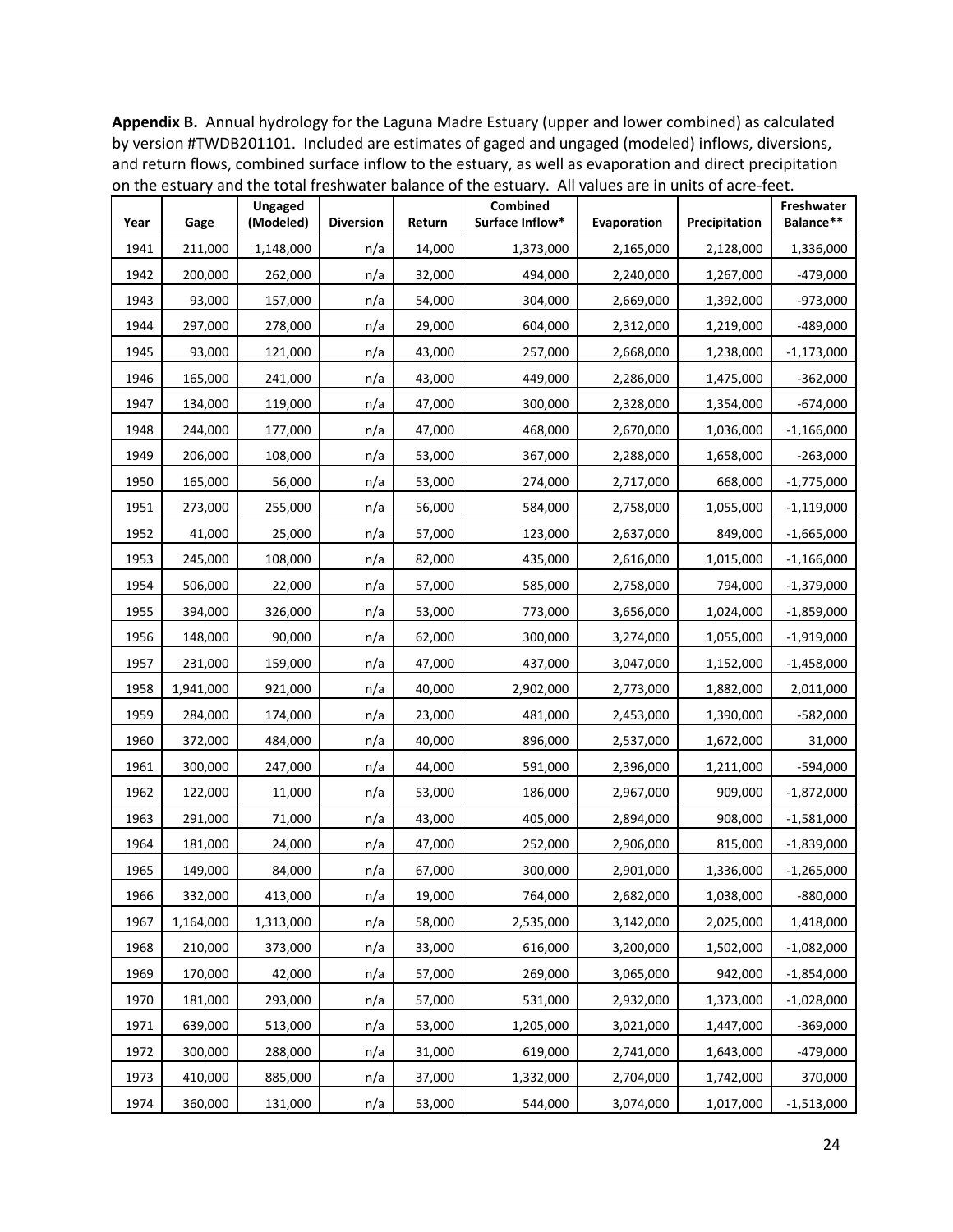| Year | Gage      | Ungaged<br>(Modeled) | <b>Diversion</b> | Return | Combined<br>Surface Inflow* | Evaporation | Precipitation | Freshwater<br>Balance** |
|------|-----------|----------------------|------------------|--------|-----------------------------|-------------|---------------|-------------------------|
| 1975 | 368,000   | 371,000              | n/a              | 48,000 | 787,000                     | 2,967,000   | 1,548,000     | $-632,000$              |
| 1976 | 667,000   | 768,000              | n/a              | 25,000 | 1,460,000                   | 2,844,000   | 2,021,000     | 637,000                 |
| 1977 | 207,558   | 246,989              | 90               | 14,469 | 468,926                     | 1,878,843   | 706,841       | $-703,076$              |
| 1978 | 414,967   | 273,861              | 400              | 15,963 | 704,391                     | 1,829,334   | 1,095,391     | $-29,552$               |
| 1979 | 236,940   | 410,718              | 90               | 15,708 | 663,276                     | 1,780,760   | 970,654       | $-146,830$              |
| 1980 | 301,653   | 1,340,084            | 869              | 14,740 | 1,655,608                   | 1,925,237   | 666,536       | 396,907                 |
| 1981 | 272,759   | 747,762              | 85               | 13,559 | 1,033,995                   | 1,798,507   | 971,595       | 207,083                 |
| 1982 | 404,759   | 338,240              | 150              | 13,043 | 755,892                     | 1,864,832   | 548,030       | $-560,910$              |
| 1983 | 444,845   | 225,221              | 340              | 12,905 | 682,631                     | 1,863,898   | 906,691       | -274,576                |
| 1984 | 320,832   | 394,303              | 90               | 13,149 | 728,194                     | 1,888,187   | 1,082,553     | -77,440                 |
| 1985 | 296,962   | 353,168              | 185              | 11,680 | 661,625                     | 1,822,172   | 853,539       | $-307,008$              |
| 1986 | 209,810   | 181,563              | 2,965            | 11,287 | 399,695                     | 1,946,407   | 822,581       | $-724,131$              |
| 1987 | 249,262   | 311,201              | 1,231            | 12,064 | 571,296                     | 1,816,257   | 1,172,464     | -72,497                 |
| 1988 | 341,681   | 207,466              | 1,192            | 13,768 | 561,723                     | 1,930,217   | 755,298       | $-613,196$              |
| 1989 | 226,520   | 77,487               | 2,567            | 12,984 | 314,424                     | 1,823,416   | 676,679       | $-832,313$              |
| 1990 | 217,596   | 103,560              | 7,730            | 13,501 | 326,927                     | 1,987,516   | 504,793       | $-1,155,796$            |
| 1991 | 412,675   | 523,766              | 106              | 15,446 | 951,781                     | 2,380,472   | 1,091,500     | $-337,191$              |
| 1992 | 334,528   | 559,070              | 116              | 16,271 | 909,753                     | 2,099,296   | 1,105,299     | $-84,244$               |
| 1993 | 310,513   | 490,528              | 53               | 16,911 | 817,899                     | 2,480,419   | 1,134,999     | -527,521                |
| 1994 | 284,872   | 276,754              | 107              | 16,406 | 577,925                     | 2,047,924   | 815,418       | $-654,581$              |
| 1995 | 365,515   | 465,274              | 111              | 20,457 | 851,135                     | 2,098,985   | 939,874       | $-307,976$              |
| 1996 | 207,272   | 142,003              | 80               | 21,165 | 370,360                     | 2,220,110   | 542,836       | $-1,306,914$            |
| 1997 | 213,463   | 704,066              | n/a              | 12,037 | 929,566                     | 2,074,699   | 1,099,005     | -46,128                 |
| 1998 | 190,100   | 522,096              | n/a              | 13,256 | 725,452                     | 2,194,269   | 941,277       | -527,540                |
| 1999 | 159,755   | 720,164              | n/a              | 10,415 | 890,334                     | 2,250,312   | 605,236       | -754,742                |
| 2000 | 146,974   | 185,935              | 28               | 32,341 | 365,222                     | 2,401,347   | 612,291       | $-1,423,834$            |
| 2001 | 219,252   | 380,931              | 248              | 37,171 | 637,106                     | 1,645,660   | 754,959       | $-253,595$              |
| 2002 | 239,771   | 555,529              | 248              | 44,475 | 839,527                     | 2,072,431   | 1,144,542     | $-88,362$               |
| 2003 | 209,295   | 564,002              | 248              | 50,021 | 823,070                     | 1,907,619   | 1,052,081     | $-32,468$               |
| 2004 | 249,851   | 441,664              | 68               | 41,702 | 733,149                     | 1,909,235   | 1,047,067     | $-129,019$              |
| 2005 | 190,281   | 156,045              | 29               | 40,562 | 386,859                     | 2,116,261   | 830,209       | $-899,193$              |
| 2006 | 225,991   | 520,795              | n/a              | 43,791 | 790,577                     | 2,159,729   | 890,122       | -479,030                |
| 2007 | 259,320   | 853,836              | 188              | 43,479 | 1,156,447                   | 1,920,920   | 1,320,633     | 556,160                 |
| 2008 | 341,824   | 673,069              | 301              | 41,600 | 1,056,192                   | 2,097,728   | 947,145       | $-94,391$               |
| 2009 | 229,569   | 233,274              | 323              | 40,330 | 502,850                     | 2,241,158   | 641,050       | $-1,097,258$            |
| 2010 | 2,355,774 | 1,073,101            | n/a              | n/a    | 3,428,875                   | 1,908,793   | 1,141,473     | 2,661,555               |

\*Combined Surface Inflow = Gage + Model - Diversion + Return

\*\*Freshwater Balance = Surface Inflow – Evaporation + Precipitation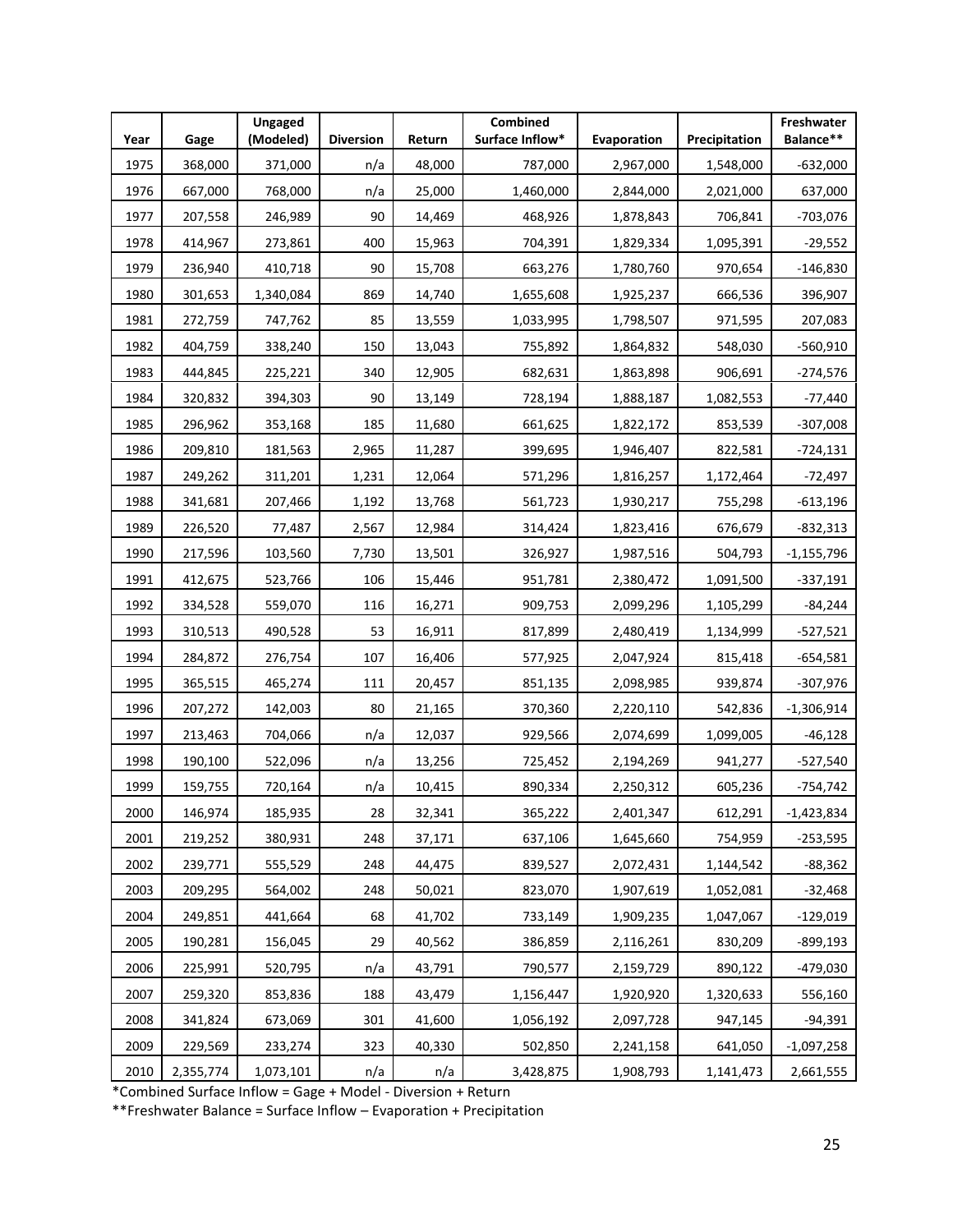|                       |            |              |            |           | <b>Combined Surface</b> |             |               | Freshwater    |
|-----------------------|------------|--------------|------------|-----------|-------------------------|-------------|---------------|---------------|
| Year                  | Gage       | <b>Model</b> | Diversion* | Return*   | Inflow*                 | Evaporation | Precipitation | Balance*      |
| <b>MIN</b>            | 41,000     | 11,000       | 28         | 10,415    | 123,000                 | 1,645,660   | 504,793       | $-1,919,000$  |
| 5 <sup>th</sup> %ile  | 127,400    | 32,650       | 39         | 12,048    | 262,400                 | 1,818,919   | 608,411       | $-1,847,250$  |
| $10^{th}$ %ile        | 148,900    | 76,838       | 65         | 13,031    | 300,000                 | 1,860,442   | 667,854       | $-1,589,400$  |
| 25 <sup>th</sup> %ile | 206,318    | 156,284      | 90         | 15,708    | 412,500                 | 1,956,684   | 850,135       | $-1,146,597$  |
| <b>MEDIAN</b>         | 247,131    | 283,000      | 185        | 40,000    | 610,000                 | 2,300,000   | 1,049,574     | $-571,455$    |
| MEAN                  | 333,996    | 375,879      | 698        | 34,836    | 743,924                 | 2,395,299   | 1,102,724     | $-548,652$    |
| 75 <sup>th</sup> %ile | 339,893    | 518,846      | 340        | 48,000    | 835,413                 | 2,753,750   | 1,307,225     | $-103,048$    |
| 90 <sup>th</sup> %ile | 417,955    | 776,584      | 1,498      | 57,000    | 1,217,700               | 3,023,600   | 1,644,500     | 372,691       |
| 95 <sup>th</sup> %ile | 654,400    | 1,004,656    | 2,806      | 57,600    | 1,567,584               | 3,111,400   | 1,819,000     | 1,021,450     |
| <b>MAX</b>            | 2,355,774  | 1,340,084    | 7,730      | 82,000    | 3,428,875               | 3,656,000   | 2,128,000     | 2,661,555     |
| <b>TOTAL</b>          | 23,379,739 | 26,311,525   | 20,238     | 2,403,656 | 52,074,682              | 167,670,950 | 77,190,661    | $-38,405,607$ |

**Appendix C.** Summary statistics for annual freshwater inflow (in acre-feet) from 1941 - 2010 for the entire Laguna Madre Estuary (upper and lower estuary) based on hydrology version #TWDB201101.

\*2010 estimates do not include diversion and return data, which may affect combined surface inflow and freshwater balance estimates.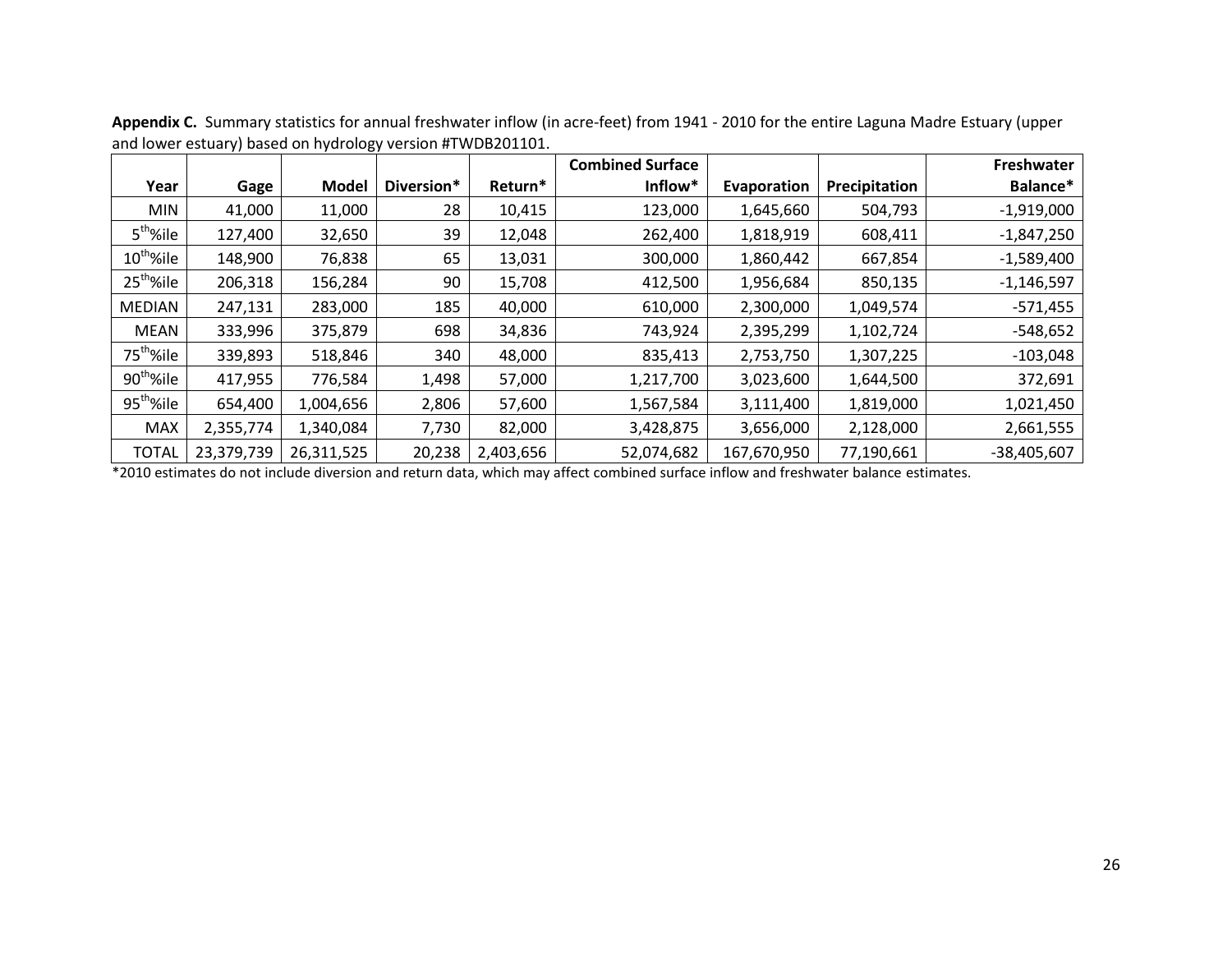**Year Gage Ungaged Diversion Return Combined Surface Inflow\* Evaporation Precipitation Freshwater Balance\*\*** 1977 | 2,517 | 110,832 | 90 | 9,388 | 122,647 | 290,630 | 109,092 | -58,891 1978 2,793 156,540 90 9,908 169,151 282,972 181,527 67,706 1979 8,540 234,721 90 9,570 252,741 275,459 180,762 158,044 1980 31,478 921,238 400 8,052 960,368 297,805 137,223 799,786 1981 | 10,727 | 509,727 | 85 | 7,959 | 528,328 | 278,201 | 167,756 | 417,883 1982 11,274 97,737 150 7,308 116,169 288,462 97,680 -74,613 1983 6,740 71,755 340 7,914 86,069 288,320 169,439 -32,812 1984 | 2,258 | 52,668 | 90 | 7,336 | 62,172 | 292,077 | 107,364 | -122,541 1985 30,188 214,550 185 6,158 250,711 281,864 179,989 148,836 1986 8,622 122,022 450 5,815 136,009 301,079 150,610 -14,460 1987 27,426 158,308 470 5,554 190,818 280,948 139,101 48,971 1988 16,604 64,888 607 6,367 87,252 298,575 97,010 -114,313 1989 4,262 31,449 1,910 6,008 39,809 282,054 84,193 -158,052 1990 20,687 66,428 90 5,744 92,769 307,440 88,138 -126,533 1991 99,687 255,577 34 5,981 361,211 368,225 222,382 215,368 1992 72,967 440,615 90 7,048 520,540 324,730 169,593 365,403 1993 38,431 266,523 34 8,160 313,080 383,685 230,090 159,485 1994 36,357 196,253 79 7,561 240,092 316,786 137,131 60,437 1995 | 89,916 | 227,118 | n/a | 15,720 | 332,754 | 324,681 | 148,928 | 157,001 1996 1,027 28,688 58 16,800 46,457 343,417 82,745 -214,215 1997 952 467,528 n/a 8,543 477,023 320,926 172,776 328,873 1998 | 5,118 | 257,068 | n/a | 6,574 | 268,760 | 339,423 | 147,439 | 76,776 1999 4,827 517,714 n/a 7,281 529,822 348,091 99,609 281,340 2000 2,571 104,215 28 6,195 112,953 904,347 264,489 -526,905 2001 53,172 273,197 248 7,406 333,527 751,220 397,604 -20,089 2002 42,606 245,651 248 8,361 296,370 735,052 482,275 43,593 2003 13,501 247,031 248 8,557 268,841 688,719 493,916 74,038 2004 20,291 240,419 68 8,471 269,113 721,058 543,489 91,544 2005 5,996 79,173 29 5,346 90,486 774,319 359,970 -323,863 2006 | 11,482 | 369,253 | n/a | 4,708 | 385,443 | 777,171 | 375,242 | -16,486 2007 17,843 552,504 188 6,459 576,618 690,893 516,240 401,965 2008 1,447 150,908 301 5,054 157,108 779,754 329,715 -292,931 2009 857 86,796 323 5,113 92,443 861,142 268,484 -500,215 2010 51,297 651,253 n/a n/a 702,550 727,714 461,271 436,107

**Appendix D.** Annual hydrology for the Upper Laguna Madre Estuary based on version #TWDB201101-U. Included are estimates of gaged and ungaged (modeled) inflows, diversions, and return flows, combined surface inflow to the estuary, as well as evaporation and direct precipitation on the estuary and the total freshwater balance of the estuary. All values are in units of acre-feet.

\*Combined Surface Inflow = Gage + Model - Diversion + Return

\*\*Freshwater Balance = Surface Inflow – Evaporation + Precipitation